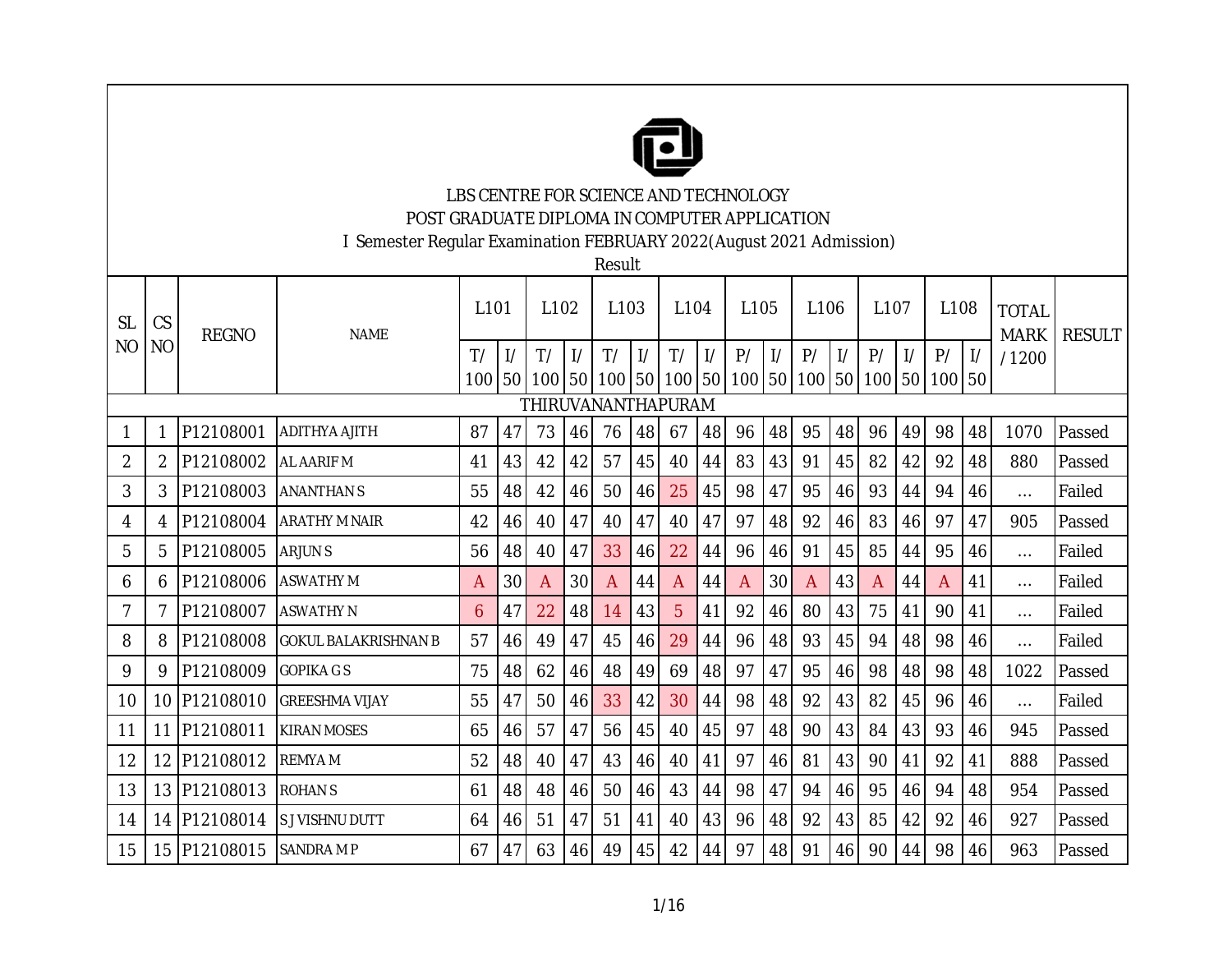| <b>SL</b>      | CS             | <b>REGNO</b> | <b>NAME</b>             | L <sub>101</sub> |                     | L <sub>102</sub> |                     | L103          |                     | L <sub>104</sub> |                     | L <sub>105</sub> |                     | L <sub>106</sub> |                     | L <sub>107</sub> |               | L <sub>108</sub> |                      | <b>TOTAL</b><br><b>MARK</b> | <b>RESULT</b> |
|----------------|----------------|--------------|-------------------------|------------------|---------------------|------------------|---------------------|---------------|---------------------|------------------|---------------------|------------------|---------------------|------------------|---------------------|------------------|---------------|------------------|----------------------|-----------------------------|---------------|
| N <sub>O</sub> | N <sub>O</sub> |              |                         | T/<br>100        | $\frac{1}{2}$<br>50 | T/<br>100        | $\frac{1}{2}$<br>50 | T/<br>100     | $\frac{1}{2}$<br>50 | T/<br>100        | $\frac{1}{2}$<br>50 | P/<br>100        | $\frac{1}{2}$<br>50 | P/<br>100        | $\frac{1}{2}$<br>50 | P/<br>100 50     | $\frac{1}{2}$ | P/<br>100        | $\frac{1}{2}$<br>150 | /1200                       |               |
| 16             | 16             | P12108016    | SANGEETHA S T           | 74               | 45                  | 45               | 46                  | 46            | 43                  | 40               | 45                  | 96               | 47                  | 90               | 44                  | 82               | 44            | 94               | 48                   | 929                         | Passed        |
| 17             |                | 17 P12108017 | SHIFA BANU A S          | 86               | 46                  | 55               | 48                  | 70            | 49                  | 53               | 49                  | 97               | 47                  | 92               | 46                  | 91               | 46            | 97               | 48                   | 1020                        | Passed        |
| 18             |                | 18 P12108018 | SREELEKSHMI<br>RAJMOHAN | A                | 48                  | 40               | 47                  | A             | 44                  | 40               | 41                  | 98               | 46                  | 91               | 45                  | 93               | 45            | 95               | 46                   | $\cdots$                    | Failed        |
| 19             |                | 19 P12108019 | SREELEKSHMI S           | 76               | 47                  | 53               | 46                  | 73            | 46                  | 60               | 47                  | 92               | 48                  | 96               | 46                  | 98               | 46            | 97               | 48                   | 1019                        | Passed        |
| 20             | 20             | P12108020    | VISHNU R U              | 65               | 46                  | 52               | 48                  | 46            | 46                  | 47               | 46                  | 96               | 47                  | 90               | 46                  | 91               | 43            | 94               | 46                   | 949                         | Passed        |
| 21             |                | 21 P12108021 | VISHNU S                | 50               | 47                  | 48               | 46                  | 70            | 47                  | 40               | 44                  | 97               | 48                  | 90               | 45                  | 92               | 42            | 96               | 48                   | 950                         | Passed        |
|                |                |              |                         |                  |                     |                  |                     | <b>KOLLAM</b> |                     |                  |                     |                  |                     |                  |                     |                  |               |                  |                      |                             |               |
| 22             | 1              | P22108001    | <b>ADARSH A</b>         | 58               | 44                  | 69               | 46                  | 40            | 45                  | 40               | 46                  | 86               | 46                  | 87               | 45                  | 88               | 45            | 85               | 45                   | 915                         | Passed        |
| 23             | $\overline{2}$ | P22108002    | <b>ALEESHAS</b>         | 67               | 47                  | 72               | 44                  | 46            | 47                  | 46               | 47                  | 89               | 48                  | 88               | 46                  | 85               | 46            | 88               | 48                   | 954                         | Passed        |
| 24             | 3              | P22108003    | <b>BELLUB</b>           | 61               | 46                  | 58               | 46                  | 48            | 47                  | 48               | 45                  | 88               | 47                  | 85               | 45                  | 83               | 45            | 84               | 47                   | 923                         | Passed        |
| 25             | 4              | P22108004    | <b>MALAVIKA S</b>       | 76               | 46                  | 71               | 45                  | 68            | 47                  | 66               | 46                  | 89               | 47                  | 84               | 45                  | 90               | 45            | 95               | 47                   | 1007                        | Passed        |
| 26             | 5              | P22108005    | MOHAMMAD NIJAS N        | 88               | 48                  | 72               | 47                  | 76            | 48                  | 64               | 49                  | 94               | 48                  | 96               | 47                  | 96               | 48            | 97               | 49                   | 1067                        | Passed        |
| 27             | 6              | P22108006    | <b>NANDHU M</b>         | 56               | 43                  | 58               | 42                  | 51            | 45                  | 57               | 42                  | 84               | 46                  | 65               | 44                  | 91               | 45            | 85               | 46                   | 900                         | Passed        |
| 28             | 7              | P22108007    | TRINJU JAMES            | 70               | 44                  | 40               | 43                  | 40            | 46                  | 40               | 46                  | 83               | 45                  | 83               | 45                  | 88               | 46            | 83               | 46                   | 888                         | Passed        |
| 29             | 8              | P22108008    | <b>VIPIN RAJANS</b>     | 29               | 42                  | 56               | 42                  | 40            | 43                  | 40               | 42                  | 78               | 44                  | 65               | 46                  | 89               | 45            | 75               | 45                   | $\ldots$                    | Failed        |
|                |                |              |                         |                  |                     |                  |                     | <b>ADOOR</b>  |                     |                  |                     |                  |                     |                  |                     |                  |               |                  |                      |                             |               |
| 30             | 1              | P22108009    | ANJALI. S.T             | 54               | 36                  | 40               | 42                  | 40            | 36                  | 46               | 41                  | 51               | 42                  | 50               | 38                  | 52               | 43            | 50               | 39                   | 700                         | Passed        |
| 31             | 2              | P22108010    | ANJALY SATHYAN          | 71               | 39                  | 68               | 43                  | 52            | 39                  | 88               | 44                  | 51               | 44                  | 84               | 38                  | 55               | 44            | 80               | 39                   | 879                         | Passed        |
| 32             | 3              | P22108011    | ARYA MURALIDHARAN       | 82               | 35                  | 88               | 44                  | 75            | 35                  | 80               | 43                  | 97               | 45                  | 97               | 39                  | 97               | 43            | 97               | 39                   | 1036                        | Passed        |
| 33             | 4              | P22108012    | AVANI K REGHU           | 62               | 37                  | 69               | 44                  | 47            | 37                  | 49               | 43                  | 60               | 42                  | 65               | 38                  | 50               | 44            | 50               | 39                   | 776                         | Passed        |
| 34             | 5              | P22108013    | <b>BHAGYA, R</b>        | 84               | 36                  | 74               | 42                  | 48            | 36                  | 65               | 43                  | 60               | 42                  | 55               | 37                  | 85               | 43            | 80               | 38                   | 868                         | Passed        |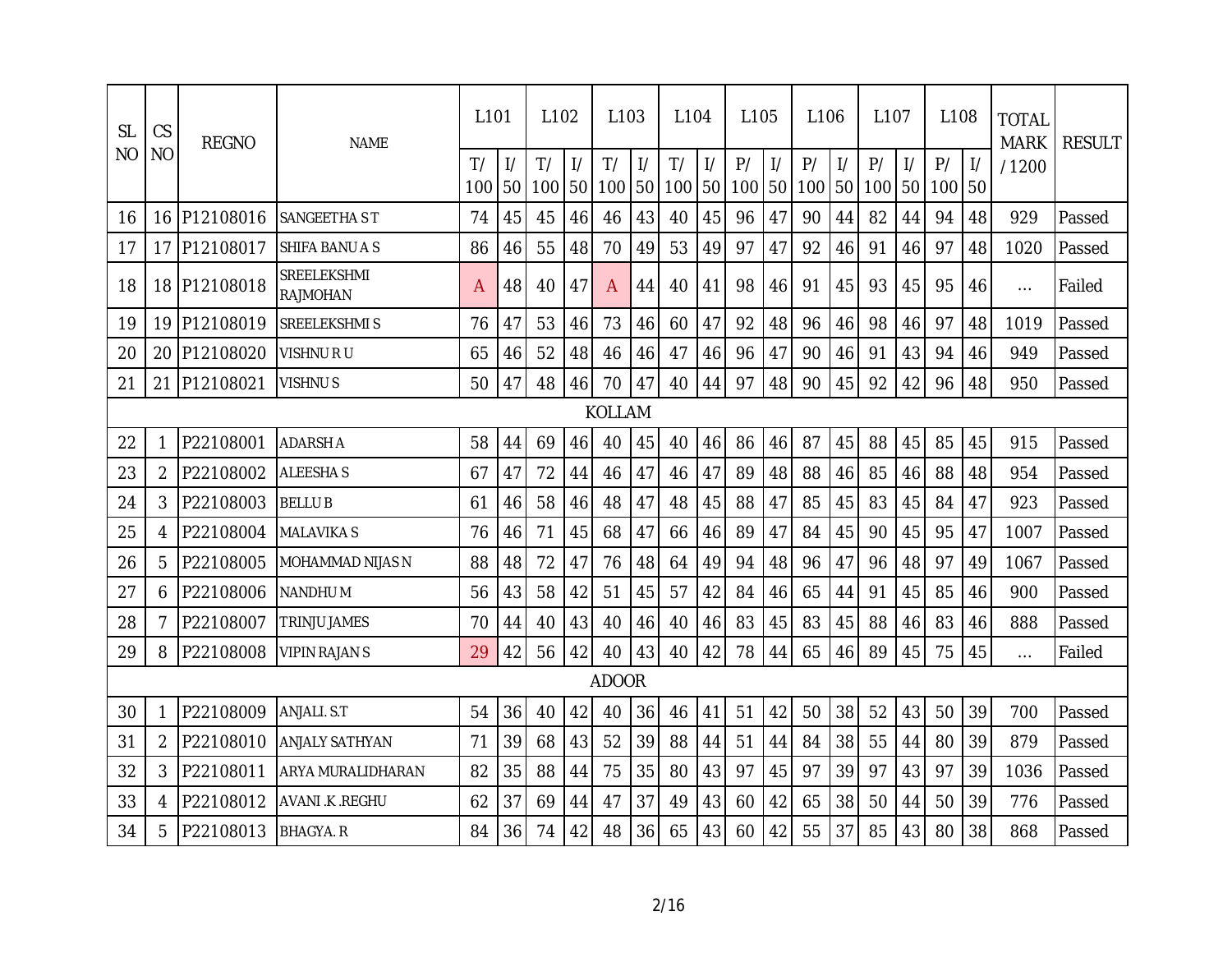| <b>SL</b> | CS              | <b>REGNO</b> | <b>NAME</b>             | L <sub>101</sub> |                     | L <sub>102</sub> |                     | L <sub>103</sub> |                     | L <sub>104</sub> |                     | L <sub>105</sub> |                     | L <sub>106</sub> |                     | L <sub>107</sub> |               | L <sub>108</sub> |    | <b>TOTAL</b><br><b>MARK</b> | <b>RESULT</b> |
|-----------|-----------------|--------------|-------------------------|------------------|---------------------|------------------|---------------------|------------------|---------------------|------------------|---------------------|------------------|---------------------|------------------|---------------------|------------------|---------------|------------------|----|-----------------------------|---------------|
| ΝO        | N <sub>O</sub>  |              |                         | T/<br>100        | $\frac{1}{2}$<br>50 | T/<br>100        | $\frac{1}{2}$<br>50 | T/<br>100        | $\frac{1}{2}$<br>50 | T/<br>100        | $\frac{1}{2}$<br>50 | P/<br>100        | $\frac{1}{2}$<br>50 | P/<br>100        | $\frac{1}{2}$<br>50 | P/<br>100 50     | $\frac{1}{2}$ | P/<br>100        | 50 | /1200                       |               |
| 35        | 6               | P22108014    | <b>DENCY DANIEL</b>     | A                | 35                  | A                | 35                  | A                | 35                  | A                | 35                  | A                | 35                  | A                | 35                  | A                | 35            | A                | 35 | $\ldots$                    | Failed        |
| 36        | 7               | P22108015    | GAYATHRI M R            | 67               | 40                  | 85               | 44                  | 68               | 40                  | 84               | 44                  | 81               | 44                  | 97               | 42                  | 97               | 44            | 80               | 43 | 1000                        | Passed        |
| 37        | 8               | P22108016    | <b>JASEENA LASAR</b>    | 59               | 37                  | 52               | 41                  | 29               | 37                  | 52               | 42                  | 51               | 41                  | 50               | 38                  | 50               | 42            | 51               | 38 | $\cdots$                    | Failed        |
| 38        | 9               | P22108017    | MAHEESHA.P              | 46               | 37                  | 57               | 42                  | 24               | 37                  | 19               | 42                  | 52               | 41                  | 60               | 39                  | 50               | 42            | 60               | 39 | $\ldots$                    | Failed        |
| 39        | 10 <sup>°</sup> | P22108018    | <b>MEENU LAKSHMI. I</b> | 62               | 35                  | 70               | 43                  | 40               | 35                  | 63               | 45                  | 60               | 43                  | 50               | 36                  | 50               | 44            | 50               | 36 | 762                         | Passed        |
| 40        | 11              | P22108019    | <b>NEETHU.S</b>         | 70               | 35                  | 59               | 41                  | 40               | 35                  | 60               | 41                  | 50               | 42                  | 53               | 39                  | 53               | 42            | 55               | 39 | 754                         | Passed        |
| 41        | 12              | P22108020    | NINCY ROBINSON          | 43               | 36                  | 57               | 43                  | 40               | 36                  | 46               | 43                  | 51               | 42                  | 63               | 39                  | 55               | 43            | 55               | 39 | 731                         | Passed        |
| 42        | 13              | P22108021    | NITHYA KRISHNAN         | 71               | 35                  | 64               | 42                  | 43               | 35                  | 76               | 43                  | 84               | 42                  | 97               | 36                  | 85               | 43            | 91               | 36 | 923                         | Passed        |
| 43        | 14              | P22108022    | REMYA C REJEEV          | 86               | 38                  | 88               | 44                  | 59               | 38                  | 87               | 44                  | 97               | 45                  | 97               | 40                  | 97               | 44            | 97               | 40 | 1041                        | Passed        |
| 44        |                 | 15 P22108023 | <b>RESMI.R</b>          | 59               | 36                  | 55               | 43                  | 29               | 36                  | 62               | 41                  | 60               | 42                  | 52               | 38                  | 55               | 43            | 55               | 38 | $\cdots$                    | Failed        |
| 45        | 16              | P22108024    | SANDRA SANTHOSH         | 55               | 38                  | 57               | 45                  | 40               | 38                  | 60               | 44                  | 56               | 42                  | 55               | 40                  | 60               | 43            | 55               | 41 | 769                         | Passed        |
| 46        | 17              | P22108025    | SARIGA RAVEENDRAN       | 29               | 37                  | 22               | 42                  | 20               | 37                  | 41               | 43                  | 50               | 43                  | 50               | 39                  | 55               | 43            | 60               | 40 | $\ldots$                    | Failed        |
| 47        |                 | 18 P22108026 | SOORYA S                | 78               | 35                  | 68               | 43                  | 41               | 35                  | 68               | 43                  | 82               | 44                  | 65               | 37                  | 85               | 43            | 97               | 38 | 902                         | Passed        |
| 48        |                 | 19 P22108027 | SRUTHI.V                | 59               | 37                  | 56               | 44                  | 16               | 37                  | 42               | 43                  | 55               | 42                  | 62               | 39                  | 70               | 43            | 60               | 40 | $\cdots$                    | Failed        |
| 49        | 20.             | P22108028    | TESIN ANNA RENJI        | 80               | 38                  | 82               | 44                  | 55               | 38                  | 67               | 43                  | 85               | 44                  | 97               | 40                  | 85               | 44            | 97               | 41 | 980                         | Passed        |
| 50        | 21              | P22108029    | UTHARA UNNI             | 59               | 38                  | 46               | 45                  | 40               | 38                  | 55               | 44                  | 56               | 43                  | 58               | 40                  | 55               | 44            | 97               | 41 | 799                         | Passed        |
|           |                 |              |                         |                  |                     |                  |                     | KALAMASSERY      |                     |                  |                     |                  |                     |                  |                     |                  |               |                  |    |                             |               |
| 51        | 1               | P32108001    | ABHIJITH P C            | 57               | 47                  | 58               | 38                  | 58               | 45                  | 51               | 46                  | 86               | 38                  | 72               | 44                  | 93               | 47            | 92               | 48 | 920                         | Passed        |
| 52        | $\overline{2}$  | P32108002    | AKHILA N A              | 69               | 46                  | 75               | 48                  | 76               | 46                  | 61               | 44                  | 84               | 43                  | 88               | 42                  | 84               | 45            | 95               | 49 | 995                         | Passed        |
| 53        | 3               | P32108003    | AKSHAY K S              | 34               | 47                  | 30               | 43                  | 46               | 45                  | 28               | 46                  | 88               | 48                  | 80               | 45                  | 83               | 47            | 90               | 48 | $\cdots$                    | Failed        |
| 54        | 4               | P32108004    | AMAL ARJUN M B          | 68               | 46                  | 73               | 43                  | 54               | 44                  | 60               | 46                  | 94               | 48                  | 90               | 44                  | 90               | 47            | 92               | 47 | 986                         | Passed        |
| 55        | 5               | P32108005    | AMEENA P H              | 52               | 46                  | 80               | 45                  | 63               | 40                  | 50               | 45                  | 86               | 45                  | 91               | 43                  | 90               | 46            | 90               | 48 | 960                         | Passed        |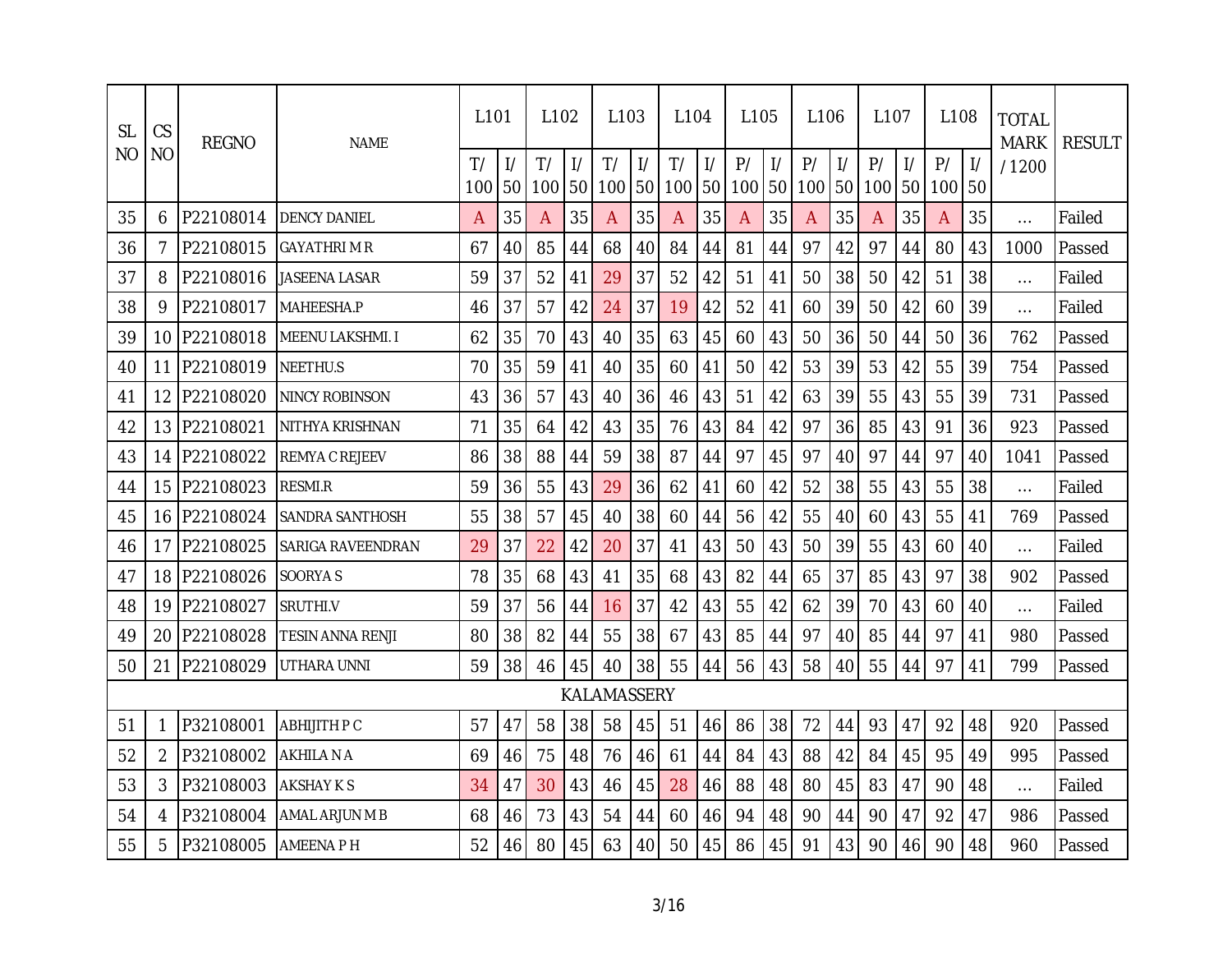| <b>SL</b> | CS             | <b>REGNO</b> | <b>NAME</b>                      | 1101      |       | L <sub>102</sub> |                     | L <sub>103</sub>  |                     | L <sub>104</sub> |                     | L <sub>105</sub> |                     | L <sub>106</sub> |                     | L <sub>107</sub> |               | L <sub>108</sub> |    | <b>TOTAL</b><br><b>MARK</b> | <b>RESULT</b> |
|-----------|----------------|--------------|----------------------------------|-----------|-------|------------------|---------------------|-------------------|---------------------|------------------|---------------------|------------------|---------------------|------------------|---------------------|------------------|---------------|------------------|----|-----------------------------|---------------|
| NO        | N <sub>O</sub> |              |                                  | T/<br>100 | -50 I | T/<br>100        | $\frac{1}{2}$<br>50 | T/<br>100         | $\frac{1}{2}$<br>50 | T/<br>100        | $\frac{1}{2}$<br>50 | P/<br>100        | $\frac{1}{2}$<br>50 | P/<br>100        | $\frac{1}{2}$<br>50 | P/<br>100 50     | $\frac{1}{2}$ | P/<br>100        | 50 | /1200                       |               |
| 56        | 6              | P32108006    | <b>ANUSREE K.S</b>               | 65        | 47    | 67               | 41                  | 72                | 45                  | 40               | 45                  | 70               | 38                  | 81               | 46                  | 78               | 46            | 87               | 48 | 916                         | Passed        |
| 57        | 7              | P32108007    | <b>APARNA MOHAN</b>              | 71        | 44    | 81               | 45                  | 63                | 45                  | 40               | 41                  | 72               | 48                  | 72               | 45                  | 87               | 42            | 96               | 48 | 940                         | Passed        |
| 58        | 8              | P32108008    | <b>ASMIKN</b>                    | 64        | 48    | 83               | 48                  | 87                | 44                  | 59               | 46                  | 85               | 48                  | 92               | 45                  | 91               | 47            | 86               | 47 | 1020                        | Passed        |
| 59        | 9              | P32108009    | FATHIMA NAZRIN K N               | 50        | 45    | 61               | 44                  | 49                | 43                  | 50               | 45                  | 80               | 45                  | 70               | 43                  | 80               | 46            | 90               | 47 | 888                         | Passed        |
| 60        | 10             | P32108010    | FATHIMA NOUFY P A                | 52        | 46    | 75               | 48                  | 73                | 44                  | 57               | 46                  | 92               | 48                  | 72               | 44                  | 90               | 47            | 92               | 44 | 970                         | Passed        |
| 61        | 11             | P32108011    | <b>IRFANA K.S</b>                | 24        | 45    | 22               | 39                  | 1                 | 45                  | 28               | 41                  | 80               | 38                  | 68               | 44                  | 81               | 42            | 83               | 45 | $\cdots$                    | Failed        |
| 62        | 12             | P32108012    | <b>MANEESH T B</b>               | 53        | 40    | 65               | 38                  | 42                | 44                  | 40               | 42                  | 82               | 38                  | 82               | 43                  | 79               | 43            | 87               | 48 | 866                         | Passed        |
| 63        | 13             | P32108013    | <b>MERIN TOMY</b>                | 40        | 49    | 63               | 41                  | 61                | 45                  | 53               | 45                  | 42               | 38                  | 84               | 45                  | 80               | 46            | 83               | 49 | 864                         | Passed        |
| 64        | 14             | P32108014    | NAJMUNNISA N A                   | 68        | 49    | 79               | 48                  | 67                | 43                  | 63               | 47                  | 91               | 48                  | 97               | 44                  | 85               | 48            | 91               | 48 | 1016                        | Passed        |
| 65        | 15             | P32108015    | <b>NARSIM B MALLYA</b>           | 40        | 40    | 58               | 46                  | 55                | 44                  | 40               | 45                  | 92               | 48                  | 83               | 43                  | 85               | 46            | 90               | 48 | 903                         | Passed        |
| 66        | 16             | P32108016    | NAVANEETH M S                    | A         | 47    | 40               | 45                  | 26                | 43                  | 40               | 43                  | 80               | 47                  | 78               | 44                  | 91               | 43            | 89               | 47 | $\ldots$                    | Failed        |
| 67        | 17             | P32108017    | NIKHILA M THILAKAN               | 50        | 48    | 64               | 39                  | 40                | 43                  | 40               | 40                  | 35               | 38                  | 78               | 43                  | 77               | 40            | 88               | 42 | $\cdots$                    | Failed        |
| 68        | 18             | P32108018    | <b>RESHMAK.K</b>                 | 16        | 49    | 40               | 38                  | 22                | 44                  | 14               | 42                  | 44               | 38                  | 67               | 45                  | 75               | 44            | 88               | 43 | $\cdots$                    | Failed        |
| 69        | 19             | P32108019    | <b>ROSS CYRIAC</b>               | 72        | 47    | 86               | 48                  | 80                | 45                  | 58               | 45                  | 88               | 48                  | 92               | 44                  | 94               | 46            | 91               | 47 | 1031                        | Passed        |
| 70        | 20             | P32108020    | SARITHA ED                       | 48        | 48    | 50               | 46                  | 40                | 45                  | 43               | 46                  | 62               | 38                  | 70               | 45                  | 88               | 47            | 90               | 49 | 855                         | Passed        |
| 71        | 21             | P32108021    | SHAHANAS T R                     | 62        | 47    | 76               | 41                  | 76                | 44                  | 55               | 45                  | 60               | 38                  | 70               | 44                  | 95               | 45            | 94               | 49 | 941                         | Passed        |
| 72        | 22             | P32108022    | <b>SHIMNA SAMUEL</b>             | 72        | 44    | 71               | 48                  | 84                | 45                  | 60               | 46                  | 82               | 47                  | 90               | 43                  | 94               | 45            | 95               | 48 | 1014                        | Passed        |
| 73        | 23             | P32108023    | SONIYA BABU                      | 50        | 44    | 67               | 48                  | 62                | 44                  | 48               | 45                  | 84               | 48                  | 90               | 45                  | 95               | 46            | 91               | 46 | 953                         | Passed        |
|           |                |              |                                  |           |       |                  |                     | <b>ETTUMANOOR</b> |                     |                  |                     |                  |                     |                  |                     |                  |               |                  |    |                             |               |
| 74        | 1              | P32108024    | <b>AKHILA MATHEW</b>             | 52        | 47    | 50               | 45                  | 74                | 48                  | 62               | 45                  | 94               | 46                  | 97               | 48                  | 98               | 48            | 94               | 48 | 996                         | Passed        |
| 75        | $\overline{2}$ | P32108025    | ARYA C M                         | 54        | 49    | 72               | 46                  | 74                | 47                  | 62               | 46                  | 97               | 48                  | 98               | 48                  | 98               | 49            | 98               | 48 | 1034                        | Passed        |
| 76        | 3              | P32108026    | <b>ASHLY ELIZABETH</b><br>JOSEPH | 64        | 48    | 58               | 42                  | 80                | 42                  | 53               | 44                  | 94               | 42                  | 93               | 44                  | 94               | 46            | 92               | 48 | 984                         | Passed        |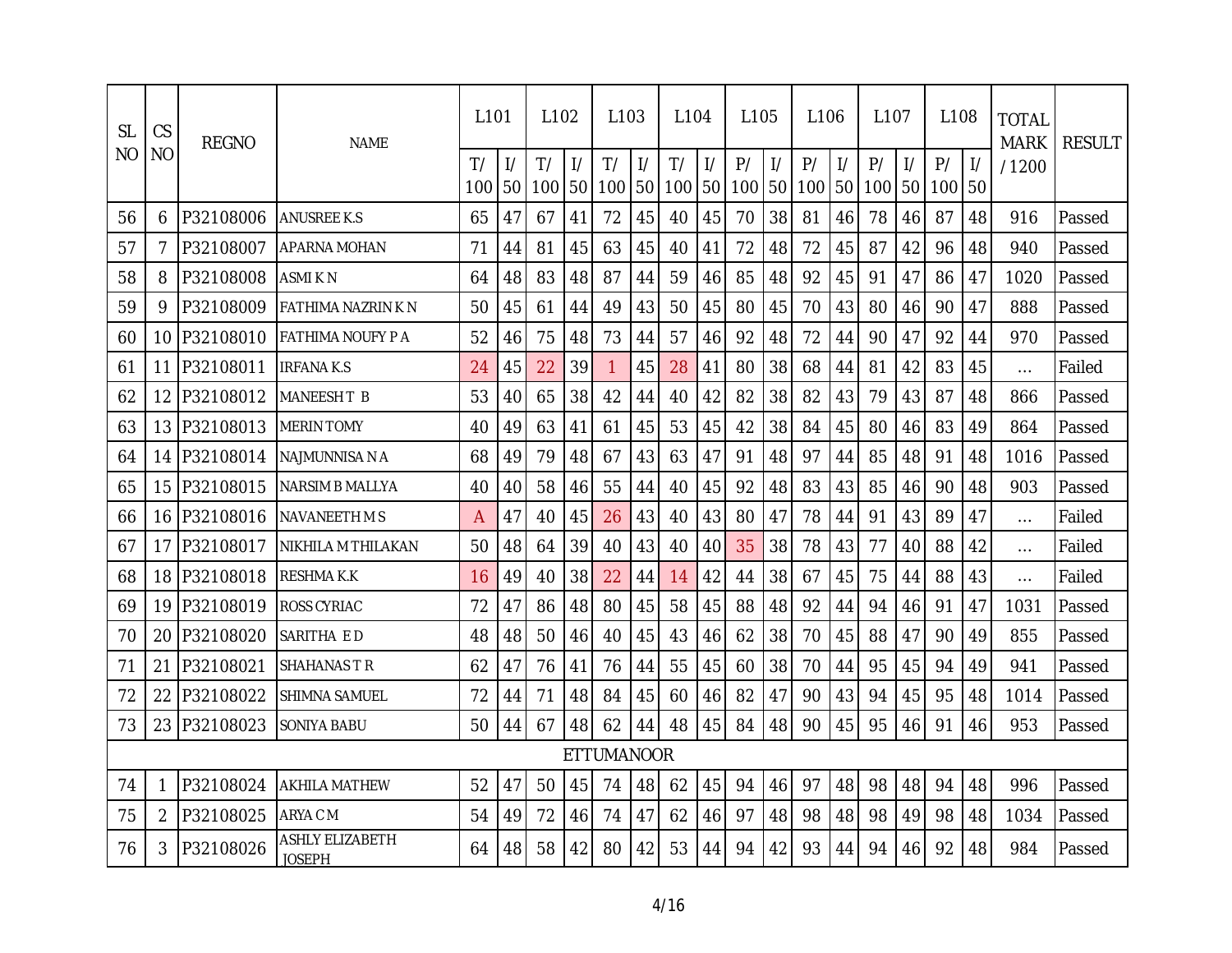| <b>SL</b> | CS             | <b>REGNO</b> | <b>NAME</b>             | L <sub>101</sub> |                                  | L <sub>102</sub> |                     | L <sub>103</sub> |                     | L <sub>104</sub> |                     | L <sub>105</sub> |                     | L <sub>106</sub> |                     | L107         |               | L <sub>108</sub> |    | <b>TOTAL</b><br><b>MARK</b> | <b>RESULT</b> |
|-----------|----------------|--------------|-------------------------|------------------|----------------------------------|------------------|---------------------|------------------|---------------------|------------------|---------------------|------------------|---------------------|------------------|---------------------|--------------|---------------|------------------|----|-----------------------------|---------------|
| <b>NO</b> | <b>NO</b>      |              |                         | T/<br>100        | $\frac{1}{2}$<br>50 <sub>l</sub> | T/<br>100        | $\frac{1}{2}$<br>50 | T/<br>100        | $\frac{1}{2}$<br>50 | T/<br>100        | $\frac{1}{2}$<br>50 | P/<br>100        | $\frac{1}{2}$<br>50 | P/<br>100        | $\frac{1}{2}$<br>50 | P/<br>100 50 | $\frac{1}{2}$ | P/<br>100        | 50 | /1200                       |               |
| 77        | 4              | P32108027    | <b>BHAGYALEKSHMITM</b>  | 49               | 48                               | 57               | 43                  | 68               | 44                  | 51               | 45                  | 97               | 44                  | 95               | 48                  | 98           | 46            | 96               | 48 | 977                         | Passed        |
| 78        | 5              | P32108028    | <b>JINU PETER</b>       | 43               | 46                               | 47               | 44                  | 62               | 44                  | 50               | 45                  | 94               | 47                  | 92               | 46                  | 95           | 46            | 94               | 46 | 941                         | Passed        |
| 79        | 6              | P32108029    | LAYANA SUKUMARAN        | 45               | 45                               | 51               | 43                  | 62               | 44                  | 46               | 44                  | 92               | 42                  | 93               | 45                  | 95           | 43            | 94               | 45 | 929                         | Passed        |
| 80        | $\overline{7}$ | P32108030    | <b>MAREENA BINOY</b>    | 49               | 47                               | 72               | 44                  | 67               | 47                  | 54               | 45                  | 94               | 46                  | 96               | 48                  | 98           | 48            | 92               | 48 | 995                         | Passed        |
| 81        | 8              | P32108031    | NANDHANA MANOJ          | 41               | 46                               | 43               | 43                  | 46               | 46                  | 41               | 45                  | 91               | 46                  | 94               | 48                  | 97           | 45            | 92               | 48 | 912                         | Passed        |
| 82        | 9              | P32108032    | RAKHI RAJ               | 65               | 47                               | 46               | 44                  | 60               | 42                  | 52               | 45                  | 94               | 44                  | 97               | 48                  | 98           | 45            | 94               | 48 | 969                         | Passed        |
| 83        | 10             | P32108033    | SRADHAMOL RAJU          | 42               | 46                               | 44               | 44                  | 47               | 46                  | 49               | 44                  | 94               | 44                  | 91               | 46                  | 95           | 47            | 92               | 46 | 917                         | Passed        |
| 84        | 11             | P32108034    | <b>SREELAKSHMIB</b>     | 42               | 48                               | 40               | 46                  | 51               | 44                  | 41               | 46                  | 96               | 47                  | 94               | 48                  | 97           | 47            | 95               | 48 | 930                         | Passed        |
|           |                |              |                         |                  |                                  |                  |                     | <b>PAMPADY</b>   |                     |                  |                     |                  |                     |                  |                     |              |               |                  |    |                             |               |
| 85        | 1              | P32108035    | ATHIRAMOL M M           | 23               | 41                               | 12               | 37                  | 9                | 38                  | 23               | 39                  | 68               | 39                  | 72               | 38                  | 84           | 40            | 80               | 41 | $\cdots$                    | Failed        |
| 86        | $\overline{2}$ | P32108036    | <b>BHAGYA PREM</b>      | 77               | 41                               | 74               | 42                  | 71               | 41                  | 57               | 43                  | 78               | 42                  | 88               | 42                  | 86           | 41            | 84               | 44 | 951                         | Passed        |
| 87        | 3              | P32108037    | <b>DEVI SURESH</b>      | 52               | 42                               | 65               | 41                  | 56               | 42                  | 53               | 43                  | 82               | 42                  | 84               | 42                  | 86           | 44            | 90               | 45 | 909                         | Passed        |
| 88        | 4              | P32108038    | <b>JASMINE P J</b>      | 41               | 40                               | 46               | 37                  | 19               | 38                  | 40               | 39                  | 71               | 37                  | 72               | 38                  | 80           | 39            | 78               | 40 | $\ldots$                    | Failed        |
| 89        | 5              | P32108039    | <b>JISMI CHACKO</b>     | 48               | 39                               | 46               | 36                  | 42               | 37                  | 46               | 38                  | 68               | 37                  | 76               | 39                  | 74           | 37            | 74               | 40 | 777                         | Passed        |
| 90        | 6              | P32108040    | <b>KEERTHANA SAJEEV</b> | 53               | 41                               | 40               | 40                  | 40               | 41                  | 40               | 41                  | 72               | 44                  | 78               | 40                  | 74           | 41            | 78               | 42 | 805                         | Passed        |
| 91        | $\overline{7}$ | P32108041    | <b>RAJIMOLS</b>         | 50               | 42                               | 40               | 40                  | 40               | 41                  | 40               | 41                  | 70               | 40                  | 72               | 41                  | 74           | 43            | 80               | 42 | 796                         | Passed        |
| 92        | 8              | P32108042    | <b>RENJIMA RAVI</b>     | 53               | 40                               | 52               | 38                  | 40               | 39                  | 49               | 38                  | 70               | 39                  | 72               | 40                  | 76           | 39            | 74               | 40 | 799                         | Passed        |
| 93        | 9              | P32108043    | ROSHNA SALAM            | 65               | 41                               | 68               | 41                  | 56               | 40                  | 46               | 40                  | 72               | 43                  | 74               | 41                  | 78           | 41            | 80               | 42 | 868                         | Passed        |
| 94        | 10             | P32108044    | SREELAKSHMI V.A         | 57               | 40                               | 58               | 39                  | 46               | 38                  | 46               | 37                  | 75               | 38                  | 76               | 38                  | 80           | 39            | 82               | 41 | 830                         | Passed        |
| 95        | 11             | P32108045    | SREELAKSHMI PRASAD      | 74               | 44                               | 63               | 42                  | 71               | 41                  | 55               | 43                  | 90               | 43                  | 92               | 42                  | 91           | 44            | 92               | 45 | 972                         | Passed        |
| 96        | 12             | P32108046    | <b>VEENA V NAIR</b>     | 66               | 42                               | 66               | 42                  | 54               | 41                  | 60               | 43                  | 80               | 41                  | 84               | 42                  | 88           | 44            | 90               | 45 | 928                         | Passed        |
|           |                |              |                         |                  |                                  |                  |                     | <b>THRISSUR</b>  |                     |                  |                     |                  |                     |                  |                     |              |               |                  |    |                             |               |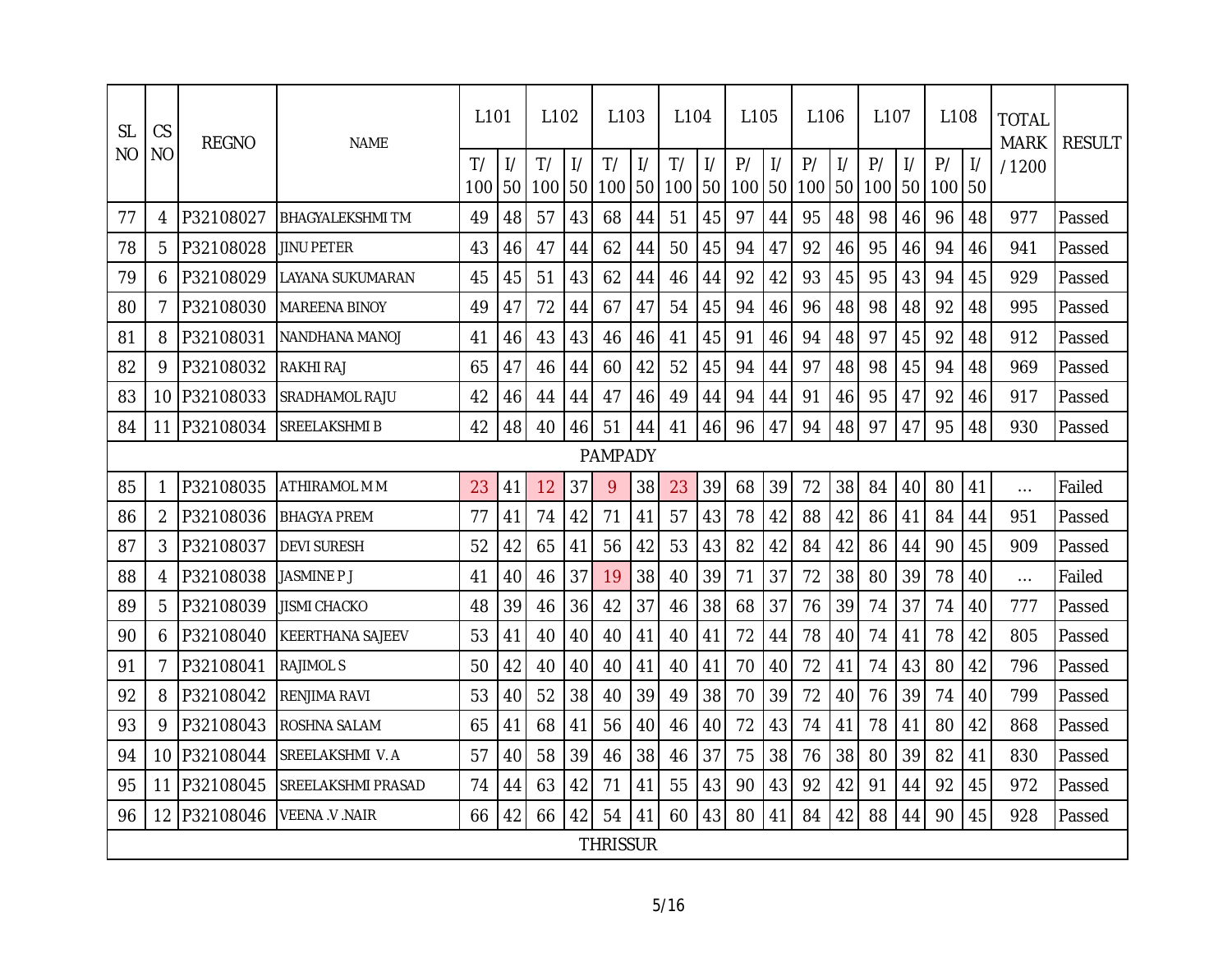| <b>SL</b> | CS             | <b>REGNO</b> | <b>NAME</b>             | L <sub>101</sub> |                     | L <sub>102</sub> |                     | L <sub>103</sub> |                     | L <sub>104</sub> |                                  | L <sub>105</sub> |                     | L <sub>106</sub> |                     | L <sub>107</sub> |               | L108      |                      | <b>TOTAL</b><br><b>MARK</b> | <b>RESULT</b> |
|-----------|----------------|--------------|-------------------------|------------------|---------------------|------------------|---------------------|------------------|---------------------|------------------|----------------------------------|------------------|---------------------|------------------|---------------------|------------------|---------------|-----------|----------------------|-----------------------------|---------------|
| NΟ        | N <sub>O</sub> |              |                         | T/<br>100        | $\frac{1}{2}$<br>50 | T/<br>100        | $\frac{1}{2}$<br>50 | T/<br>100        | $\frac{1}{2}$<br>50 | T/<br>100        | $\frac{1}{2}$<br>50 <sub>1</sub> | P/<br>100        | $\frac{1}{2}$<br>50 | P/<br>100        | $\frac{1}{2}$<br>50 | P/<br>100 50     | $\frac{1}{2}$ | P/<br>100 | $\frac{1}{2}$<br>150 | /1200                       |               |
| 97        | 1              | P42108001    | AISWARYA K.S            | 44               | 38                  | 32               | 40                  | 6                | 39                  | 8                | 35                               | A                | 40                  | A                | 39                  | A                | 35            | A         | 40                   | $\cdots$                    | Failed        |
| 98        | 2              | P42108002    | AISWARYA<br>SREEDHARAN  | 60               | 38                  | 68               | 39                  | 42               | 38                  | 42               | 38                               | 94               | 39                  | 89               | 38                  | 90               | 38            | 92        | 40                   | 885                         | Passed        |
| 99        | 3              | P42108003    | AISWARYA<br>VIJAYAKUMAR | 75               | 35                  | 97               | 40                  | 87               | 40                  | 64               | 35                               | 93               | 40                  | 88               | 38                  | 95               | 35            | 93        | 40                   | 995                         | Passed        |
| 100       | 4              | P42108004    | <b>ALWIN VARGHESE</b>   | 56               | 42                  | 28               | 41                  | 15               | 40                  | 15               | 42                               | 80               | 40                  | 75               | 40                  | 65               | 42            | 94        | 40                   | $\cdots$                    | Failed        |
| 101       | 5              | P42108005    | AMAL A.A                | 41               | 43                  | 41               | 43                  | 29               | 43                  | 40               | 42                               | 91               | 42                  | 85               | 43                  | 95               | 42            | 93        | 45                   | $\cdots$                    | Failed        |
| 102       | 6              | P42108006    | <b>AMAL ANTONY</b>      | 53               | 42                  | 62               | 40                  | 40               | 40                  | 42               | 42                               | 90               | 40                  | 85               | 40                  | 95               | 42            | 94        | 40                   | 887                         | Passed        |
| 103       | 7              | P42108007    | ANAGHA M.B              | 51               | 40                  | 63               | 40                  | 40               | 40                  | 40               | 40                               | 80               | 40                  | 85               | 40                  | 90               | 40            | 91        | 40                   | 860                         | Passed        |
| 104       | 8              | P42108008    | ANJANA M.S              | 53               | 40                  | 64               | 40                  | 47               | 40                  | 65               | 40                               | 93               | 40                  | 88               | 39                  | 90               | 40            | 93        | 41                   | 913                         | Passed        |
| 105       | 9              | P42108009    | <b>ANSON MAJO</b>       | 64               | 43                  | 77               | 43                  | 74               | 44                  | 61               | 44                               | 95               | 43                  | 90               | 43                  | 90               | 43            | 95        | 44                   | 993                         | Passed        |
| 106       | 10             | P42108010    | <b>ANUSHAV.S</b>        | 47               | 43                  | 65               | 40                  | 48               | 40                  | 40               | 43                               | 93               | 40                  | 85               | 40                  | 85               | 43            | 90        | 40                   | 882                         | Passed        |
| 107       | 11             | P42108011    | CHRIS THOMMY            | 54               | 43                  | 73               | 40                  | 40               | 40                  | 54               | 43                               | 88               | 40                  | 85               | 40                  | 70               | 43            | 92        | 41                   | 886                         | Passed        |
| 108       | 12             | P42108012    | DHANYA DAS P.D          | 68               | 43                  | 90               | 42                  | 77               | 40                  | 67               | 43                               | 90               | 41                  | 82               | 40                  | 95               | 43            | 90        | 42                   | 993                         | Passed        |
| 109       | 13             | P42108013    | JAIN JOSE               | 79               | 43                  | 84               | 42                  | 70               | 40                  | 72               | 43                               | 90               | 41                  | 80               | 40                  | 88               | 43            | 90        | 42                   | 987                         | Passed        |
| 110       | 14             | P42108014    | JAYALAKSHMI K.L         | 18               | 43                  | 59               | 42                  | 17               | 41                  | 19               | 43                               | 90               | 41                  | 86               | 41                  | 85               | 43            | 90        | 43                   | $\cdots$                    | Failed        |
| 111       | 15             | P42108015    | JESNA DAVIS C           | 56               | 40                  | 88               | 40                  | 57               | 40                  | 62               | 40                               | 90               | 39                  | 82               | 40                  | 95               | 40            | 91        | 40                   | 940                         | Passed        |
| 112       | 16             | P42108016    | <b>KEERTHY N.T</b>      | 44               | 43                  | 65               | 41                  | 40               | 40                  | 40               | 43                               | 92               | 42                  | 80               | 40                  | 85               | 43            | 92        | 41                   | 871                         | Passed        |
| 113       | 17             | P42108017    | MEGHANA C<br>VARGHESE   | 75               | 45                  | 85               | 45                  | 74               | 44                  | 70               | 45                               | 96               | 45                  | 90               | 44                  | 85               | 48            | 95        | 45                   | 1031                        | Passed        |
| 114       | 18             | P42108018    | NAVYA P.B               | 40               | 42                  | 76               | 40                  | 47               | 40                  | 44               | 42                               | 85               | 40                  | 88               | 40                  | 80               | 41            | 85        | 40                   | 870                         | Passed        |
| 115       | 19             | P42108019    | NAYANA PAUL             | 72               | 42                  | 76               | 41                  | 66               | 40                  | 64               | 42                               | 93               | 40                  | 90               | 40                  | 70               | 42            | 94        | 41                   | 953                         | Passed        |
| 116       | 20             | P42108020    | <b>NEETHU VARGHESE</b>  | 48               | 43                  | 82               | 42                  | 66               | 40                  | 57               | 43                               | 92               | 41                  | 90               | 40                  | 80               | 46            | 91        | 42                   | 943                         | Passed        |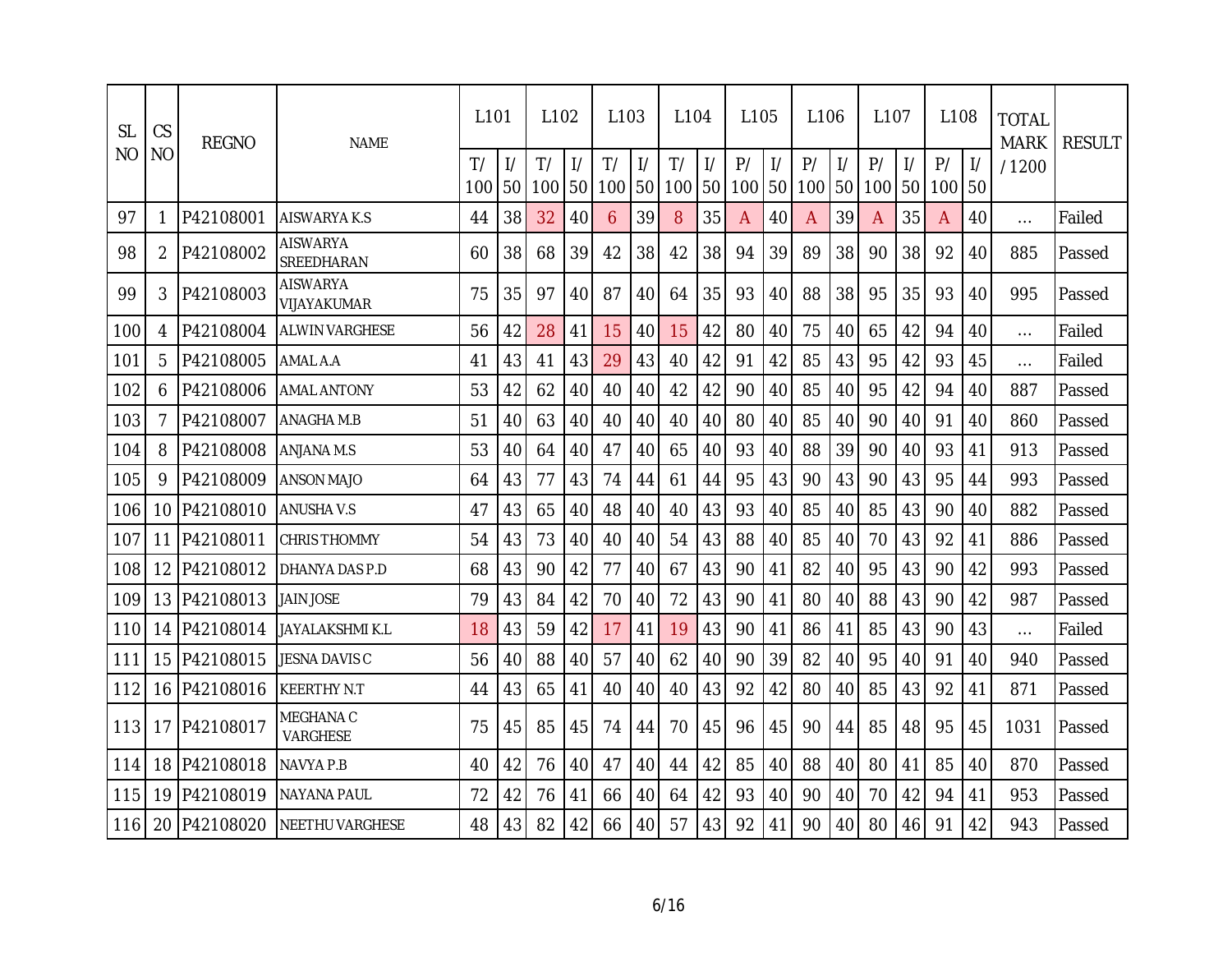| <b>SL</b>      | CS        | <b>REGNO</b> | <b>NAME</b>         | L <sub>101</sub> |                     | L <sub>102</sub> |                     | L <sub>103</sub> |                     | L <sub>104</sub> |                     | L <sub>105</sub> |                     | L <sub>106</sub> |                     | L <sub>107</sub> |               | L <sub>108</sub> |                     | <b>TOTAL</b><br><b>MARK</b> | <b>RESULT</b> |
|----------------|-----------|--------------|---------------------|------------------|---------------------|------------------|---------------------|------------------|---------------------|------------------|---------------------|------------------|---------------------|------------------|---------------------|------------------|---------------|------------------|---------------------|-----------------------------|---------------|
| N <sub>O</sub> | <b>NO</b> |              |                     | T/<br>100        | $\frac{1}{2}$<br>50 | T/<br>100        | $\frac{1}{2}$<br>50 | T/<br>100        | $\frac{1}{2}$<br>50 | T/<br>100        | $\frac{1}{2}$<br>50 | P/<br>100        | $\frac{1}{2}$<br>50 | P/<br>100        | $\frac{1}{2}$<br>50 | P/<br>100 50     | $\frac{1}{2}$ | P/<br>100        | $\frac{1}{2}$<br>50 | /1200                       |               |
| 117            | 21        | P42108021    | NIBHA N.B           | 71               | 42                  | 80               | 40                  | 69               | 40                  | 49               | 42                  | 94               | 40                  | 92               | 40                  | 95               | 43            | 94               | 40                  | 971                         | Passed        |
| 118            | 22        | P42108022    | PAUL JOB            | 72               | 41                  | 79               | 40                  | 46               | 39                  | 13               | 40                  | 90               | 39                  | 88               | 40                  | 80               | 39            | 91               | 40                  | $\cdots$                    | Failed        |
| 119            | 23        | P42108023    | PREETHA M.R         | 60               | 42                  | 85               | 41                  | 56               | 40                  | 45               | 42                  | 90               | 41                  | 90               | 40                  | 85               | 42            | 92               | 42                  | 933                         | Passed        |
| 120            | 24        | P42108024    | <b>SANJANA TOMY</b> | 87               | 43                  | 93               | 42                  | 84               | 42                  | 73               | 44                  | 97               | 42                  | 95               | 42                  | 95               | 48            | 95               | 42                  | 1064                        | Passed        |
| 121            | 25        | P42108025    | SIVALAKSHMI T.R     | Α                | 42                  | 86               | 41                  | 51               | 40                  | 47               | 42                  | 91               | 42                  | 88               | 40                  | 90               | 45            | 92               | 41                  | $\cdots$                    | Failed        |
| 122            | 26        | P42108026    | <b>SNEHA RENNY</b>  | 51               | 41                  | 84               | 41                  | 52               | 41                  | 55               | 41                  | 94               | 41                  | 85               | 41                  | 80               | 43            | 95               | 41                  | 926                         | Passed        |
| 123            | 27        | P42108027    | SNEHAT.S            | 40               | 40                  | 67               | 40                  | 55               | 40                  | 40               | 40                  | 93               | 40                  | 90               | 39                  | 95               | 42            | 92               | 41                  | 894                         | Passed        |
| 124            | 28        | P42108028    | SREEJA K.G          | 71               | 42                  | 74               | 43                  | 72               | 40                  | 61               | 42                  | 92               | 42                  | 88               | 40                  | 85               | 43            | 95               | 43                  | 973                         | Passed        |
| 125            | 29        | P42108029    | SREELAYA K.L        | 62               | 40                  | 85               | 40                  | 70               | 40                  | 52               | 40                  | 95               | 40                  | 84               | 39                  | 95               | 40            | 94               | 40                  | 956                         | Passed        |
| 126            | 30        | P42108030    | VANDANA M VASU      | 61               | 43                  | 92               | 43                  | 57               | 41                  | 53               | 42                  | 95               | 43                  | 95               | 41                  | 85               | 43            | 95               | 42                  | 971                         | Passed        |
| 127            | 31        | P42108031    | VISMAYA M.S         | 69               | 42                  | 70               | 41                  | 62               | 40                  | 45               | 43                  | 95               | 40                  | 72               | 40                  | 95               | 43            | 95               | 42                  | 934                         | Passed        |
|                |           |              |                     |                  |                     |                  |                     | <b>ALATHUR</b>   |                     |                  |                     |                  |                     |                  |                     |                  |               |                  |                     |                             |               |
| 128            | 1         | P42108032    | <b>ABHILASH S</b>   | 66               | 48                  | 87               | 42                  | 51               | 41                  | 66               | 42                  | 97               | 44                  | 95               | 45                  | 97               | 44            | 95               | 45                  | 1005                        | Passed        |
| 129            | 2         | P42108033    | ANJITHA P           | 67               | 48                  | 78               | 48                  | 59               | 48                  | 56               | 48                  | 98               | 47                  | 90               | 48                  | 98               | 48            | 90               | 46                  | 1017                        | Passed        |
| 130            | 3         | P42108034    | ANJU K K            | 58               | 46                  | 74               | 44                  | 56               | 45                  | 64               | 44                  | 85               | 43                  | 98               | 46                  | 98               | 47            | 90               | 48                  | 986                         | Passed        |
| 131            | 4         | P42108035    | ANU M               | 59               | 44                  | 65               | 44                  | 59               | 45                  | 55               | 44                  | 88               | 40                  | 94               | 46                  | 96               | 45            | 85               | 40                  | 949                         | Passed        |
| 132            | 5         | P42108036    | ANUGHA RAJ S        | 58               | 48                  | 90               | 43                  | 64               | 44                  | 65               | 43                  | 95               | 40                  | 96               | 45                  | 98               | 41            | 90               | 46                  | 1006                        | Passed        |
| 133            | 6         | P42108037    | APARNA M R          | 50               | 44                  | 69               | 42                  | 47               | 43                  | 53               | 42                  | 70               | 39                  | 88               | 41                  | 88               | 40            | 80               | 43                  | 879                         | Passed        |
| 134            | 7         | P42108038    | ARCHANA K           | 58               | 49                  | 78               | 45                  | 59               | 46                  | 59               | 45                  | 97               | 47                  | 92               | 46                  | 98               | 44            | 92               | 45                  | 1000                        | Passed        |
| 135            | 8         | P42108039    | ARCHANA P R         | A                | 25                  | Α                | 25                  | A                | 25                  | Α                | 25                  | A                | 25                  | A                | 25                  | Α                | 25            | A                | 25                  | $\cdots$                    | Failed        |
| 136            | 9         | P42108040    | ASWANI A            | 59               | 48                  | 59               | 46                  | 52               | 46                  | 51               | 46                  | 97               | 44                  | 95               | 44                  | 98               | 46            | 90               | 43                  | 964                         | Passed        |
| 137            | 10        | P42108041    | ATHIRA M            | Α                | 48                  | A                | 45                  | A                | 45                  | A                | 45                  | A                | 35                  | A                | 35                  | Α                | 35            | Α                | 35                  | .                           | Failed        |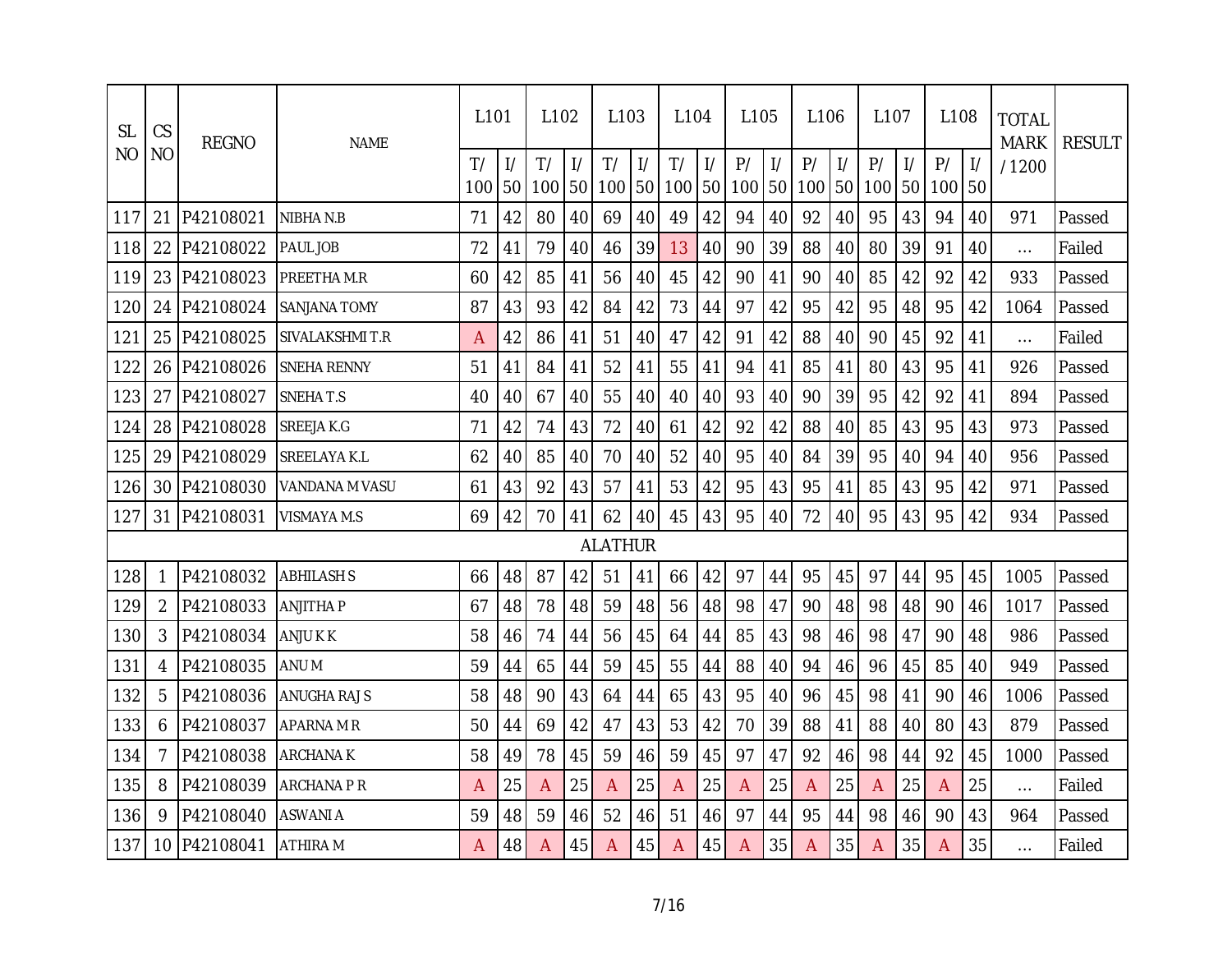| <b>SL</b> | CS        | <b>REGNO</b> | <b>NAME</b>       | L <sub>101</sub> |                     | L <sub>102</sub> |                     | L <sub>103</sub> |                     | L <sub>104</sub> |                     | L <sub>105</sub> |                     | L <sub>106</sub> |                     | L <sub>107</sub> |               | L <sub>108</sub> |    | <b>TOTAL</b><br><b>MARK</b> | <b>RESULT</b> |
|-----------|-----------|--------------|-------------------|------------------|---------------------|------------------|---------------------|------------------|---------------------|------------------|---------------------|------------------|---------------------|------------------|---------------------|------------------|---------------|------------------|----|-----------------------------|---------------|
| NO.       | <b>NO</b> |              |                   | T/<br>100        | $\frac{1}{2}$<br>50 | T/<br>100        | $\frac{1}{2}$<br>50 | T/<br>100        | $\frac{1}{2}$<br>50 | T/<br>100        | $\frac{1}{2}$<br>50 | P/<br>100        | $\frac{1}{2}$<br>50 | P/<br>100        | $\frac{1}{2}$<br>50 | P/<br>100 50     | $\frac{1}{2}$ | P/<br>100        | 50 | /1200                       |               |
| 138       | 11        | P42108042    | <b>ATHIRAS</b>    | 56               | 45                  | 62               | 44                  | 59               | 44                  | 58               | 44                  | 90               | 39                  | 95               | 46                  | 97               | 42            | 92               | 43 | 956                         | Passed        |
| 139       | 12        | P42108043    | <b>DILJAVS</b>    | 55               | 46                  | 60               | 45                  | 53               | 46                  | 58               | 45                  | 82               | 44                  | 82               | 40                  | 95               | 40            | 80               | 42 | 913                         | Passed        |
| 140       | 13        | P42108044    | <b>DIVYA V</b>    | 52               | 43                  | 76               | 44                  | 63               | 44                  | 67               | 44                  | 95               | 45                  | 87               | 46                  | 93               | 40            | 75               | 43 | 957                         | Passed        |
| 141       | 14        | P42108045    | <b>MINIMOL M</b>  | 61               | 48                  | 84               | 46                  | 62               | 47                  | 62               | 46                  | 98               | 46                  | 97               | 48                  | 99               | 47            | 98               | 46 | 1035                        | Passed        |
| 142       | 15        | P42108046    | NANDAKUMAR N      | 40               | 35                  | 45               | 35                  | 40               | 35                  | 41               | 35                  | 89               | 35                  | 80               | 35                  | 87               | 35            | 90               | 35 | 792                         | Passed        |
| 143       | 16        | P42108047    | NITHIN A M        | 51               | 46                  | 53               | 43                  | 55               | 44                  | 51               | 43                  | 95               | 43                  | 96               | 40                  | 95               | 40            | 92               | 45 | 932                         | Passed        |
| 144       | 17        | P42108048    | PRANAYA U         | 64               | 47                  | 79               | 44                  | 56               | 45                  | 49               | 44                  | 98               | 45                  | 80               | 45                  | 96               | 44            | 87               | 44 | 967                         | Passed        |
| 145       | 18        | P42108049    | <b>PRATHIBA A</b> | 40               | 45                  | 63               | 43                  | 28               | 45                  | 56               | 43                  | 85               | 42                  | 85               | 40                  | 91               | 44            | 70               | 43 | $\cdots$                    | Failed        |
| 146       | 19        | P42108050    | <b>RAJITHA K</b>  | 52               | 45                  | 72               | 45                  | 52               | 46                  | 57               | 45                  | 96               | 43                  | 94               | 41                  | 93               | 44            | 90               | 44 | 959                         | Passed        |
| 147       | 20        | P42108051    | <b>REGULAR</b>    | 40               | 38                  | 65               | 40                  | 45               | 40                  | 47               | 40                  | 95               | 40                  | 90               | 38                  | 90               | 35            | 80               | 41 | 864                         | Passed        |
| 148       | 21        | P42108052    | <b>REVATHY C</b>  | 32               | 42                  | 44               | 40                  | 19               | 40                  | 40               | 40                  | 84               | 39                  | 78               | 38                  | 85               | 39            | 55               | 39 | $\cdots$                    | Failed        |
| 149       | 22        | P42108053    | ROHINI K K        | 60               | 45                  | 57               | 40                  | 26               | 40                  | 49               | 40                  | 87               | 35                  | 80               | 35                  | 60               | 35            | 98               | 40 | $\cdots$                    | Failed        |
| 150       | 23        | P42108054    | SANJAY M          | 64               | 49                  | 86               | 49                  | 67               | 49                  | 51               | 49                  | 97               | 49                  | 99               | 49                  | 99               | 49            | 99               | 49 | 1054                        | Passed        |
| 151       | 24        | P42108055    | SANJU R           | 27               | 37                  | 43               | 39                  | 51               | 39                  | 26               | 39                  | 80               | 40                  | 70               | 38                  | 50               | 35            | 78               | 38 | $\cdots$                    | Failed        |
| 152       | 25        | P42108056    | SIBIRA S          | 55               | 40                  | A                | 40                  | $\overline{A}$   | 41                  | 19               | 40                  | A                | 44                  | $\mathsf{A}$     | 35                  | A                | 35            | A                | 40 | $\cdots$                    | Failed        |
| 153       | 26        | P42108057    | <b>SREENATH S</b> | 69               | 40                  | 63               | 42                  | 48               | 42                  | 61               | 42                  | 85               | 45                  | 92               | 42                  | 96               | 42            | 85               | 43 | 937                         | Passed        |
| 154       | 27        | P42108058    | SUDHEESH D        | 41               | 40                  | 54               | 42                  | 45               | 44                  | 41               | 42                  | 85               | 44                  | 82               | 42                  | 78               | 40            | 80               | 40 | 840                         | Passed        |
| 155       | 28        | P42108059    | SUKANYA K         | 75               | 48                  | 87               | 48                  | 76               | 48                  | 64               | 48                  | 97               | 46                  | 95               | 47                  | 96               | 47            | 95               | 42 | 1059                        | Passed        |
| 156       | 29        | P42108060    | <b>VIBITHA B</b>  | 72               | 46                  | 73               | 42                  | 63               | 42                  | 59               | 42                  | 95               | 40                  | 97               | 42                  | 98               | 44            | 97               | 42 | 994                         | Passed        |
| 157       |           | 30 P42108061 | VINAYA VIJAYAN    | 78               | 46                  | 77               | 44                  | 47               | 45                  | 60               | 44                  | 91               | 45                  | 97               | 44                  | 97               | 45            | 92               | 42 | 994                         | Passed        |
|           |           |              |                   |                  |                     |                  |                     | CHALAKKUDY       |                     |                  |                     |                  |                     |                  |                     |                  |               |                  |    |                             |               |
| 158       | 1         | P42108062    | <b>ANITHAPK</b>   | 68               | 35                  | 35               | 36                  | 24               | 35                  | 45               | 35                  | 62               | 36                  | 85               | 36                  | 88               | 35            | 92               | 36 | $\cdots$                    | Failed        |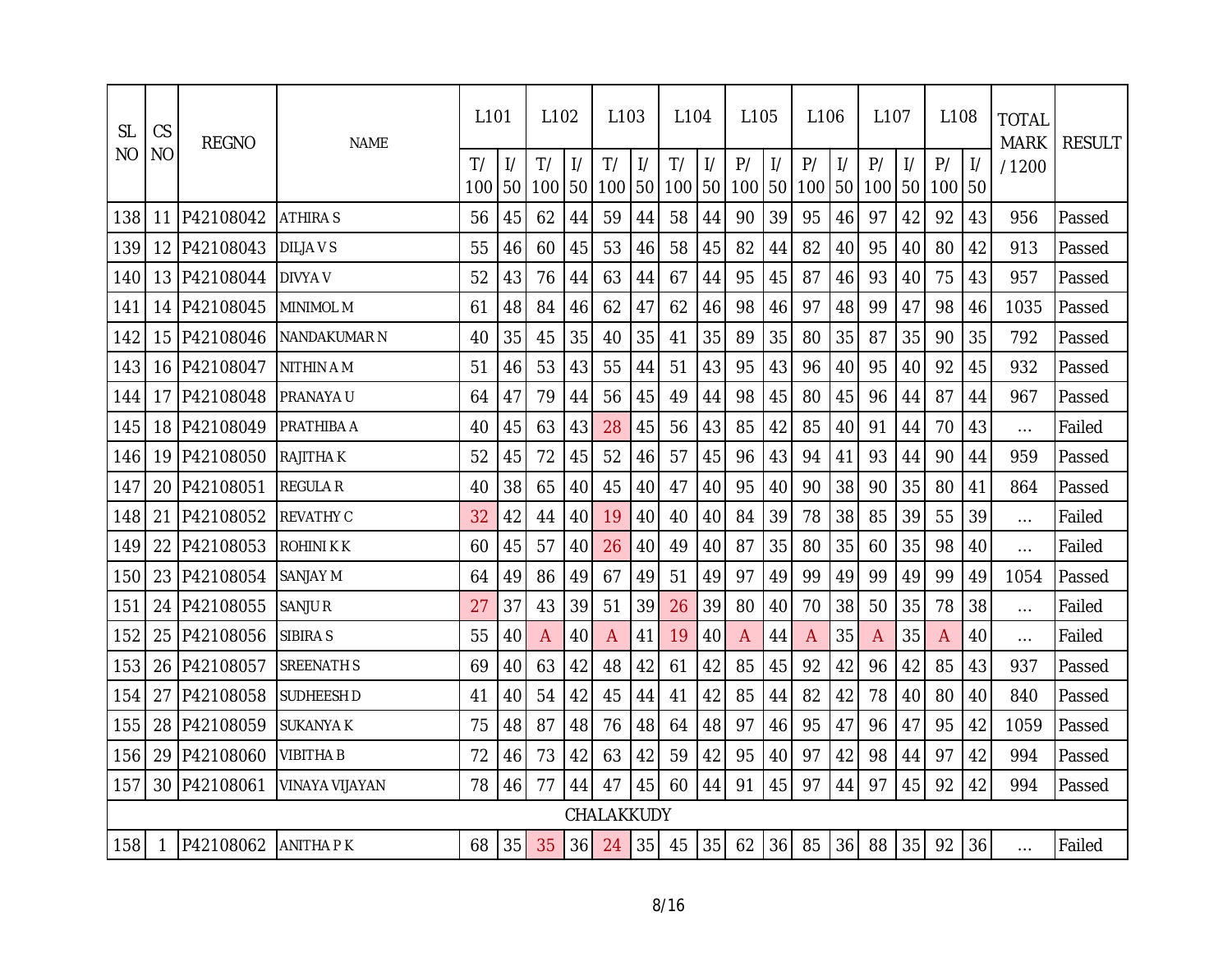| <b>SL</b> | CS             | <b>REGNO</b> | <b>NAME</b>                   | L <sub>101</sub> |                                  | L <sub>102</sub> |                     | L <sub>103</sub> |                     | L <sub>104</sub> |                     | L <sub>105</sub> |                     | L <sub>106</sub> |                     | L <sub>107</sub> |               | L <sub>108</sub> |                     | <b>TOTAL</b><br><b>MARK</b> | <b>RESULT</b> |
|-----------|----------------|--------------|-------------------------------|------------------|----------------------------------|------------------|---------------------|------------------|---------------------|------------------|---------------------|------------------|---------------------|------------------|---------------------|------------------|---------------|------------------|---------------------|-----------------------------|---------------|
| NO        | <b>NO</b>      |              |                               | T/<br>100        | $\frac{1}{2}$<br>50 <sub>l</sub> | T/<br>100        | $\frac{1}{2}$<br>50 | T/<br>100        | $\frac{1}{2}$<br>50 | T/<br>100        | $\frac{1}{2}$<br>50 | P/<br>100        | $\frac{1}{2}$<br>50 | P/<br>100        | $\frac{1}{2}$<br>50 | P/<br>100 50     | $\frac{1}{2}$ | P/<br>100        | $\frac{1}{2}$<br>50 | /1200                       |               |
| 159       | $\overline{2}$ | P42108063    | ANJU TU                       | A                | 25                               | A                | 25                  | A                | 25                  | A                | 25                  | A                | 25                  | A                | 25                  | A                | 25            | A                | 25                  | $\cdots$                    | Failed        |
| 160       | 3              | P42108064    | <b>ARATHI RAGHAVAN</b>        | 60               | 41                               | 17               | 40                  | 49               | 40                  | 40               | 41                  | 92               | 40                  | 92               | 40                  | 90               | 40            | 94               | 40                  | $\cdots$                    | Failed        |
| 161       | 4              | P42108065    | <b>DELNA DAVIS</b>            | 29               | 40                               | 40               | 41                  | 23               | 41                  | 25               | 40                  | 94               | 40                  | 92               | 41                  | 90               | 41            | 94               | 41                  | $\cdots$                    | Failed        |
| 162       | 5              | P42108066    | JYOTHIKRISHNA M R             | 19               | 42                               | 11               | 43                  | 16               | 43                  | 18               | 42                  | 70               | 42                  | 86               | 42                  | 94               | 42            | 96               | 44                  | $\cdots$                    | Failed        |
| 163       | 6              | P42108067    | <b>KRISHNAKS</b>              | A                | 25                               | Α                | 25                  | A                | 25                  | A                | 25                  | A                | 25                  | A                | 25                  | A                | 25            | A                | 25                  | $\ldots$                    | Failed        |
| 164       | 7              | P42108068    | <b>RANIJOHN</b>               | 59               | 30                               | 53               | 30                  | 44               | 30                  | 40               | 30                  | 60               | 32                  | 85               | 32                  | 91               | 32            | 93               | 32                  | 773                         | Passed        |
| 165       | 8              | P42108069    | SAFEENA NIZAR                 | 40               | 36                               | 41               | 37                  | 26               | 37                  | 11               | 35                  | 60               | 36                  | 82               | 35                  | 90               | 35            | 88               | 35                  | $\ldots$                    | Failed        |
| 166       | 9              | P42108070    | <b>SALOMY PL</b>              | 51               | 41                               | 47               | 40                  | 40               | 41                  | 22               | 40                  | 90               | 40                  | 90               | 41                  | 90               | 41            | 94               | 41                  | $\cdots$                    | Failed        |
| 167       | 10             | P42108071    | SUPRIYA ASOKAN                | Α                | 25                               | Α                | 25                  | A                | 25                  | Α                | 25                  | A                | 25                  | A                | 25                  | Α                | 25            | Α                | 25                  | $\cdots$                    | Failed        |
|           |                |              |                               |                  |                                  |                  |                     | KUNNAMKULAM      |                     |                  |                     |                  |                     |                  |                     |                  |               |                  |                     |                             |               |
| 168       | 1              | P42108072    | <b>AISWARYAK</b><br>JAYAKUMAR | Α                | 35                               | Α                | 35                  | $\overline{A}$   | 35                  | A                | 35                  | Α                | 40                  | $\overline{A}$   | 41                  | Α                | 40            | $\overline{A}$   | 40                  | $\cdots$                    | Failed        |
| 169       | $\overline{2}$ | P42108073    | AJITHA M G                    | 44               | 42                               | 44               | 44                  | 22               | 42                  | 25               | 44                  | 92               | 40                  | 88               | 41                  | 90               | 41            | 85               | 40                  | $\cdots$                    | Failed        |
| 170       | 3              | P42108074    | ANEESHA K M                   | 21               | 35                               | 5                | 36                  | $\mathbf{1}$     | 35                  | 8                | 35                  | 45               | 40                  | 65               | 42                  | 45               | 40            | 89               | 40                  | $\cdots$                    | Failed        |
| 171       | 4              | P42108075    | ANJALI A A                    | 65               | 45                               | 51               | 44                  | 40               | 46                  | 45               | 48                  | 94               | 45                  | 93               | 42                  | 96               | 46            | 98               | 48                  | 946                         | Passed        |
| 172       | 5              | P42108076    | ANJALI P C                    | 40               | 45                               | 22               | 46                  | 25               | 45                  | 40               | 45                  | 65               | 48                  | 82               | 48                  | 81               | 43            | 82               | 45                  | $\cdots$                    | Failed        |
| 173       | 6              | P42108077    | ANJUMOL M R                   | 28               | 44                               | 20               | 43                  | 10               | 44                  | 22               | 44                  | 85               | 41                  | 78               | 42                  | 82               | 41            | 98               | 40                  | $\cdots$                    | Failed        |
| 174       | 7              | P42108078    | ANLIYA JOJU                   | 60               | 45                               | 33               | 46                  | 19               | 44                  | 41               | 46                  | 90               | 41                  | 88               | 49                  | 85               | 40            | 92               | 48                  | $\cdots$                    | Failed        |
| 175       | 8              | P42108079    | ANU P SUBRAMANIAN             | 43               | 45                               | 30               | 45                  | 24               | 46                  | 19               | 45                  | 85               | 40                  | 95               | 48                  | 84               | 45            | 88               | 43                  | $\cdots$                    | Failed        |
| 176       | 9              | P42108080    | <b>ASHITHA A S</b>            | 48               | 46                               | 21               | 48                  | 15               | 46                  | 46               | 48                  | 97               | 42                  | 88               | 48                  | 95               | 45            | 98               | 50                  | $\cdots$                    | Failed        |
| 177       | 10             | P42108081    | <b>ASWATHY K S</b>            | 40               | 45                               | 23               | 44                  | 15               | 46                  | 22               | 45                  | 75               | 41                  | 82               | 46                  | 80               | 40            | 90               | 48                  | $\cdots$                    | Failed        |
| 178       | 11             | P42108082    | <b>BADERAKA</b>               | 73               | 44                               | 76               | 47                  | 71               | 46                  | 54               | 44                  | 98               | 48                  | 95               | 48                  | 85               | 45            | 98               | 44                  | 1016                        | Passed        |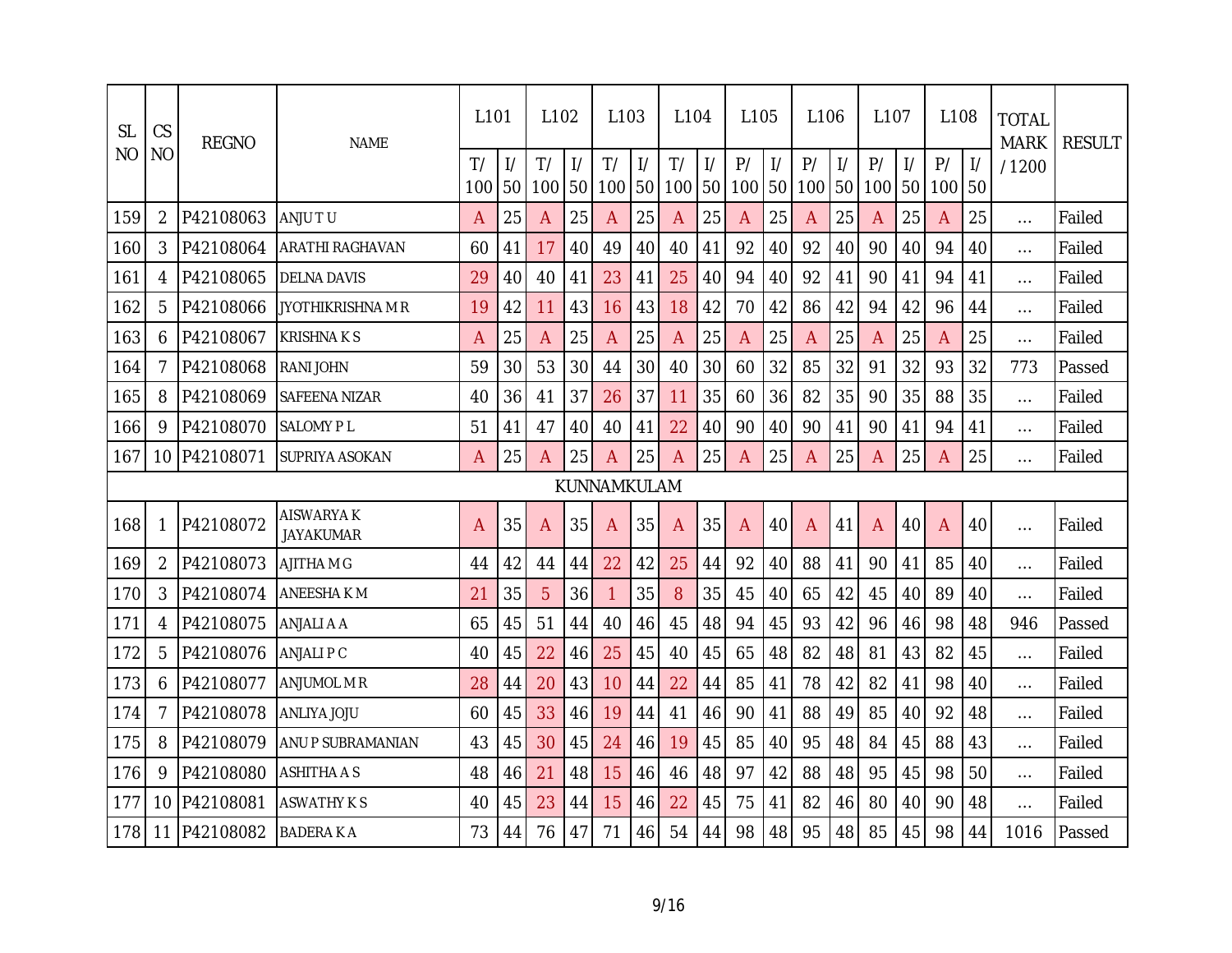| <b>SL</b>      | CS             | <b>REGNO</b> | <b>NAME</b>              | L <sub>101</sub> |    | L <sub>102</sub> |                     | L <sub>103</sub> |                     | L <sub>104</sub> |                     | L <sub>105</sub> |                     | L <sub>106</sub> |                     | L <sub>107</sub> |               | L <sub>108</sub> |    | <b>TOTAL</b><br><b>MARK</b> | <b>RESULT</b> |
|----------------|----------------|--------------|--------------------------|------------------|----|------------------|---------------------|------------------|---------------------|------------------|---------------------|------------------|---------------------|------------------|---------------------|------------------|---------------|------------------|----|-----------------------------|---------------|
| N <sub>O</sub> | N <sub>O</sub> |              |                          | T/<br>100        | 50 | T/<br>100        | $\frac{1}{2}$<br>50 | T/<br>100        | $\frac{1}{2}$<br>50 | T/<br>100        | $\frac{1}{2}$<br>50 | P/<br>100        | $\frac{1}{2}$<br>50 | P/<br>100        | $\frac{1}{2}$<br>50 | P/<br>100 50     | $\frac{1}{2}$ | P/<br>100        | 50 | /1200                       |               |
| 179            | 12             | P42108083    | <b>DEEPTHY PRAVEEN K</b> | 75               | 45 | 84               | 44                  | 77               | 45                  | 55               | 46                  | 91               | 41                  | 84               | 42                  | 95               | 41            | 97               | 40 | 1002                        | Passed        |
| 180            | 13             | P42108084    | JESLIN JACOB C           | 68               | 47 | 70               | 48                  | 49               | 46                  | 45               | 48                  | 94               | 43                  | 87               | 49                  | 96               | 43            | 98               | 48 | 979                         | Passed        |
| 181            | 14             | P42108085    | <b>KARTHIKAPU</b>        | 49               | 45 | 48               | 46                  | 40               | 46                  | 40               | 45                  | 90               | 41                  | 95               | 49                  | 85               | 44            | 91               | 49 | 903                         | Passed        |
| 182            | 15             | P42108086    | KAVYA K R                | 57               | 48 | 70               | 47                  | 42               | 48                  | 40               | 48                  | 98               | 45                  | 96               | 48                  | 97               | 45            | 98               | 45 | 972                         | Passed        |
| 183            | 16             | P42108087    | <b>MANEESH K M</b>       | A                | 35 | Α                | 35                  | A                | 35                  | A                | 35                  | A                | 38                  | A                | 40                  | Α                | 38            | A                | 35 | $\cdots$                    | Failed        |
| 184            | 17             | P42108088    | NILEENA PV               | 40               | 44 | 28               | 46                  | A                | 45                  | A                | 47                  | 94               | 48                  | 88               | 45                  | 82               | 46            | 98               | 48 | $\cdots$                    | Failed        |
| 185            | 18             | P42108089    | NIMMI K C                | A                | 41 | A                | 41                  | A                | 43                  | A                | 43                  | A                | 40                  | A                | 41                  | А                | 40            | A                | 40 | $\cdots$                    | Failed        |
| 186            | 19             | P42108090    | RANJITHA P K             | 40               | 47 | 56               | 46                  | 41               | 44                  | 49               | 46                  | 95               | 44                  | 80               | 48                  | 91               | 42            | 88               | 47 | 904                         | Passed        |
| 187            | 20             | P42108091    | RASIKA K R               | 28               | 46 | 16               | 46                  | 12               | 45                  | 14               | 47                  | 52               | 47                  | 85               | 40                  | 78               | 40            | 90               | 40 | $\cdots$                    | Failed        |
| 188            | 21             | P42108092    | SNEHA E C                | 44               | 46 | 41               | 44                  | 40               | 44                  | 41               | 46                  | 85               | 40                  | 89               | 38                  | 72               | 40            | 95               | 41 | 846                         | Passed        |
| 189            | 22             | P42108093    | SREEDHANYA T R           | 47               | 42 | 46               | 42                  | A                | 43                  | 15               | 43                  | 95               | 45                  | 89               | 42                  | 78               | 44            | 87               | 44 | $\cdots$                    | Failed        |
| 190            | 23             | P42108094    | UNNIMAYA K M             | 57               | 44 | 76               | 45                  | 40               | 44                  | 53               | 46                  | 97               | 48                  | 83               | 49                  | 92               | 40            | 98               | 48 | 960                         | Passed        |
| 191            | 24             | P42108095    | VIDYA K V                | 88               | 48 | 79               | 49                  | 62               | 48                  | 83               | 48                  | 98               | 49                  | 92               | 49                  | 98               | 48            | 98               | 50 | 1087                        | Passed        |
|                |                |              |                          |                  |    |                  |                     | <b>KOZHIKODE</b> |                     |                  |                     |                  |                     |                  |                     |                  |               |                  |    |                             |               |
| 192            | 1              | P52108001    | <b>AISWARYA E</b>        | 60               | 41 | 42               | 48                  | 49               | 39                  | 63               | 40                  | 65               | 44                  | 63               | 43                  | 74               | 39            | 64               | 42 | 816                         | Passed        |
| 193            | $\overline{2}$ | P52108002    | AISWARYA V P             | 68               | 41 | 70               | 46                  | 49               | 36                  | 67               | 40                  | 48               | 43                  | 46               | 42                  | 73               | 42            | 70               | 35 | 816                         | Passed        |
| 194            | 3              | P52108003    | AKSHAYA T                | 59               | 37 | 40               | 43                  | 15               | 44                  | 40               | 43                  | 45               | 41                  | 50               | 40                  | 82               | 36            | 86               | 49 | $\cdots$                    | Failed        |
| 195            | 4              | P52108004    | ANEES RAHMAN D           | 58               | 38 | 69               | 44                  | 45               | 44                  | 47               | 40                  | 80               | 35                  | 61               | 41                  | 70               | 36            | 91               | 35 | 834                         | Passed        |
| 196            | 5              | P52108005    | <b>ANJALIP</b>           | 55               | 35 | 63               | 45                  | 44               | 38                  | 56               | 43                  | 40               | 41                  | 51               | 40                  | 51               | 44            | 68               | 46 | 760                         | Passed        |
| 197            | 6              | P52108006    | ASWATHI K V              | 53               | 37 | 66               | 37                  | 22               | 43                  | 55               | 40                  | 65               | 44                  | 40               | 42                  | 83               | 36            | 73               | 45 | $\cdots$                    | Failed        |
| 198            | 7              | P52108007    | ASWATHI M                | A                | 41 | 46               | 42                  | 32               | 44                  | 34               | 43                  | 53               | 42                  | 40               | 44                  | 71               | 44            | 66               | 46 | $\cdots$                    | Failed        |
| 199            | 8              | P52108008    | AYISHA C P               | 49               | 35 | 51               | 48                  | 40               | 44                  | 46               | 39                  | 60               | 45                  | 68               | 40                  | 83               | 38            | 50               | 46 | 782                         | Passed        |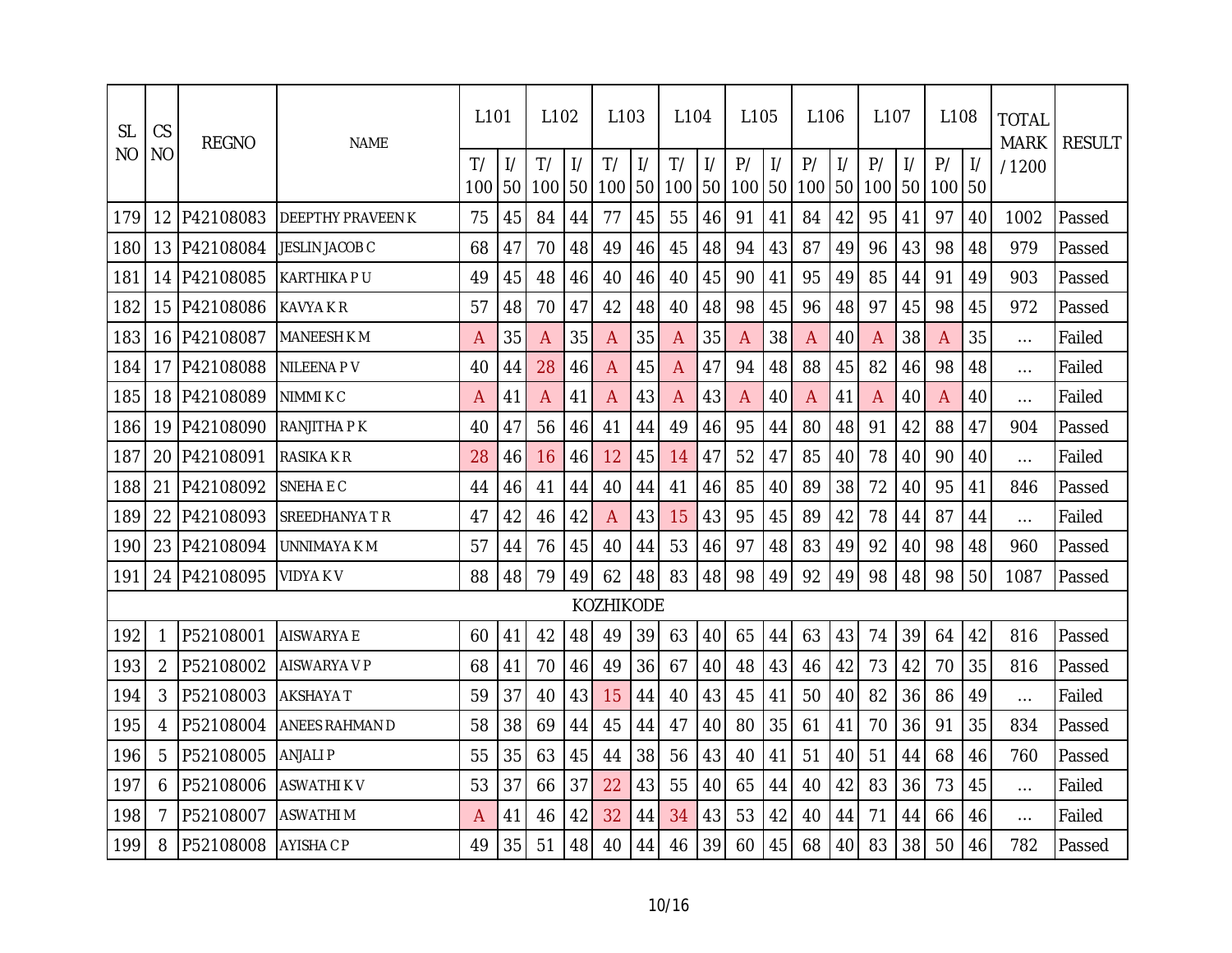| <b>SL</b>      | CS             | <b>REGNO</b> | <b>NAME</b>        | L <sub>101</sub> |    | L <sub>102</sub> |                     | L <sub>103</sub> |                     | L <sub>104</sub> |                     | L <sub>105</sub> |                     | L106      |                     | L <sub>107</sub> |                     | L <sub>108</sub> |                     | <b>TOTAL</b><br><b>MARK</b> | <b>RESULT</b> |
|----------------|----------------|--------------|--------------------|------------------|----|------------------|---------------------|------------------|---------------------|------------------|---------------------|------------------|---------------------|-----------|---------------------|------------------|---------------------|------------------|---------------------|-----------------------------|---------------|
| N <sub>O</sub> | N <sub>O</sub> |              |                    | T/<br>100        | 50 | T/<br>100        | $\frac{1}{2}$<br>50 | T/<br>100        | $\frac{1}{2}$<br>50 | T/<br>100        | $\frac{1}{2}$<br>50 | P/<br>100        | $\frac{1}{2}$<br>50 | P/<br>100 | $\frac{1}{2}$<br>50 | P/<br>100        | $\frac{1}{2}$<br>50 | P/<br>100        | $\frac{1}{2}$<br>50 | /1200                       |               |
| 200            | 9              | P52108009    | <b>BASEEM SHAN</b> | 63               | 43 | 81               | 48                  | 81               | 48                  | 66               | 45                  | 93               | 49                  | 81        | 48                  | 85               | 46                  | 94               | 48                  | 1019                        | Passed        |
| 201            | 10             | P52108010    | MANU DEEKSHITH     | 57               | 35 | 41               | 44                  | 40               | 43                  | 43               | 40                  | 72               | 40                  | 50        | 44                  | 50               | 41                  | 69               | 35                  | 744                         | Passed        |
| 202            | 11             | P52108011    | MUBASHIRA KP       | 57               | 35 | 54               | 38                  | 41               | 35                  | 55               | 37                  | 55               | 44                  | 33        | 43                  | 70               | 36                  | 62               | 47                  | $\cdots$                    | Failed        |
| 203            | 12             | P52108012    | <b>MUNEERA P</b>   | 58               | 37 | 44               | 40                  | 40               | 41                  | 47               | 40                  | 40               | 41                  | 48        | 43                  | 50               | 38                  | 74               | 35                  | 716                         | Passed        |
| 204            | 13             | P52108013    | <b>NEETHUP</b>     | 54               | 37 | 53               | 41                  | 26               | 38                  | 61               | 40                  | 50               | 43                  | 61        | 40                  | 50               | 38                  | 45               | 44                  | $\cdots$                    | Failed        |
| 205            | 14             | P52108014    | SAFHANA FARHATH P  | 76               | 35 | 83               | 42                  | 57               | 42                  | 83               | 44                  | 85               | 44                  | 84        | 45                  | 84               | 44                  | 91               | 46                  | 985                         | Passed        |
| 206            | 15             | P52108015    | SAFVANA YASMIN K P | 41               | 35 | 44               | 41                  | 17               | 36                  | 41               | 40                  | 50               | 41                  | 44        | 42                  | 50               | 39                  | 50               | 43                  | $\cdots$                    | Failed        |
| 207            | 16             | P52108016    | SAHAJAS K          | 48               | 35 | 55               | 38                  | 26               | 35                  | 44               | 39                  | 53               | 40                  | 33        | 40                  | 50               | 38                  | 50               | 35                  | $\cdots$                    | Failed        |
| 208            | 17             | P52108017    | SAYOOJ K J         | 60               | 41 | 45               | 41                  | 45               | 37                  | 50               | 40                  | 40               | 42                  | 33        | 40                  | 33               | 35                  | 90               | 35                  | $\cdots$                    | Failed        |
| 209            | 18             | P52108018    | <b>SISIRA K</b>    | 77               | 37 | 82               | 47                  | 55               | 46                  | 78               | 46                  | 95               | 49                  | 87        | 45                  | 86               | 47                  | 87               | 49                  | 1013                        | Passed        |
| 210            | 19             | P52108019    | <b>SURYAK</b>      | A                | 35 | A                | 44                  | Α                | 35                  | A                | 38                  | A                | 35                  | A         | 38                  | Α                | 36                  | A                | 46                  | $\cdots$                    | Failed        |
| 211            | 20             | P52108020    | <b>VARSHA P</b>    | 60               | 37 | 64               | 40                  | 40               | 42                  | 55               | 40                  | 54               | 40                  | 57        | 40                  | 48               | 36                  | 70               | 49                  | 772                         | Passed        |
| 212            | 21             | P52108021    | VISMAYA A R        | A                | 36 | A                | 41                  | A                | 37                  | 28               | 42                  | A                | 35                  | A         | 40                  | A                | 43                  | A                | 49                  | $\ldots$                    | Failed        |
|                |                |              |                    |                  |    |                  |                     | <b>MANJERY</b>   |                     |                  |                     |                  |                     |           |                     |                  |                     |                  |                     |                             |               |
| 213            | 1              | P52108022    | AISWARYA K P       | 66               | 43 | 88               | 44                  | 80               | 45                  | 59               | 40                  | 90               | 46                  | 88        | 45                  | 97               | 44                  | 92               | 45                  | 1012                        | Passed        |
| 214            | $\overline{2}$ | P52108023    | AMALA TREASA TOM   | 72               | 43 | 96               | 48                  | 81               | 48                  | 74               | 45                  | 98               | 49                  | 97        | 48                  | 97               | 47                  | 96               | 48                  | 1087                        | Passed        |
| 215            | 3              | P52108024    | ANSARSHA P         | 53               | 42 | 85               | 43                  | 52               | 40                  | 40               | 38                  | 74               | 45                  | 70        | 40                  | 72               | 43                  | 70               | 44                  | 851                         | Passed        |
| 216            | 4              | P52108025    | ANU MATHEW         | A                | 36 | 58               | 36                  | 45               | 37                  | 40               | 37                  | 58               | 38                  | 56        | 34                  | 60               | 36                  | 68               | 37                  | $\cdots$                    | Failed        |
| 217            | 5              | P52108026    | <b>ASHAVP</b>      | 48               | 39 | 77               | 42                  | 62               | 39                  | 52               | 40                  | 69               | 44                  | 76        | 40                  | 68               | 41                  | 78               | 43                  | 858                         | Passed        |
| 218            | 6              | P52108027    | ATHIRA N           | 65               | 40 | 86               | 46                  | 65               | 41                  | 58               | 42                  | 71               | 47                  | 78        | 43                  | 76               | 42                  | 82               | 45                  | 927                         | Passed        |
| 219            | 7              | P52108028    | GAYATHRI M         | 68               | 41 | 85               | 45                  | 55               | 40                  | 57               | 41                  | 82               | 47                  | 70        | 40                  | 82               | 41                  | 78               | 45                  | 917                         | Passed        |
| 220            | 8              | P52108029    | <b>JISHNA N K</b>  | 60               | 42 | 84               | 46                  | 65               | 39                  | 59               | 40                  | 70               | 47                  | 68        | 40                  | 72               | 42                  | 74               | 44                  | 892                         | Passed        |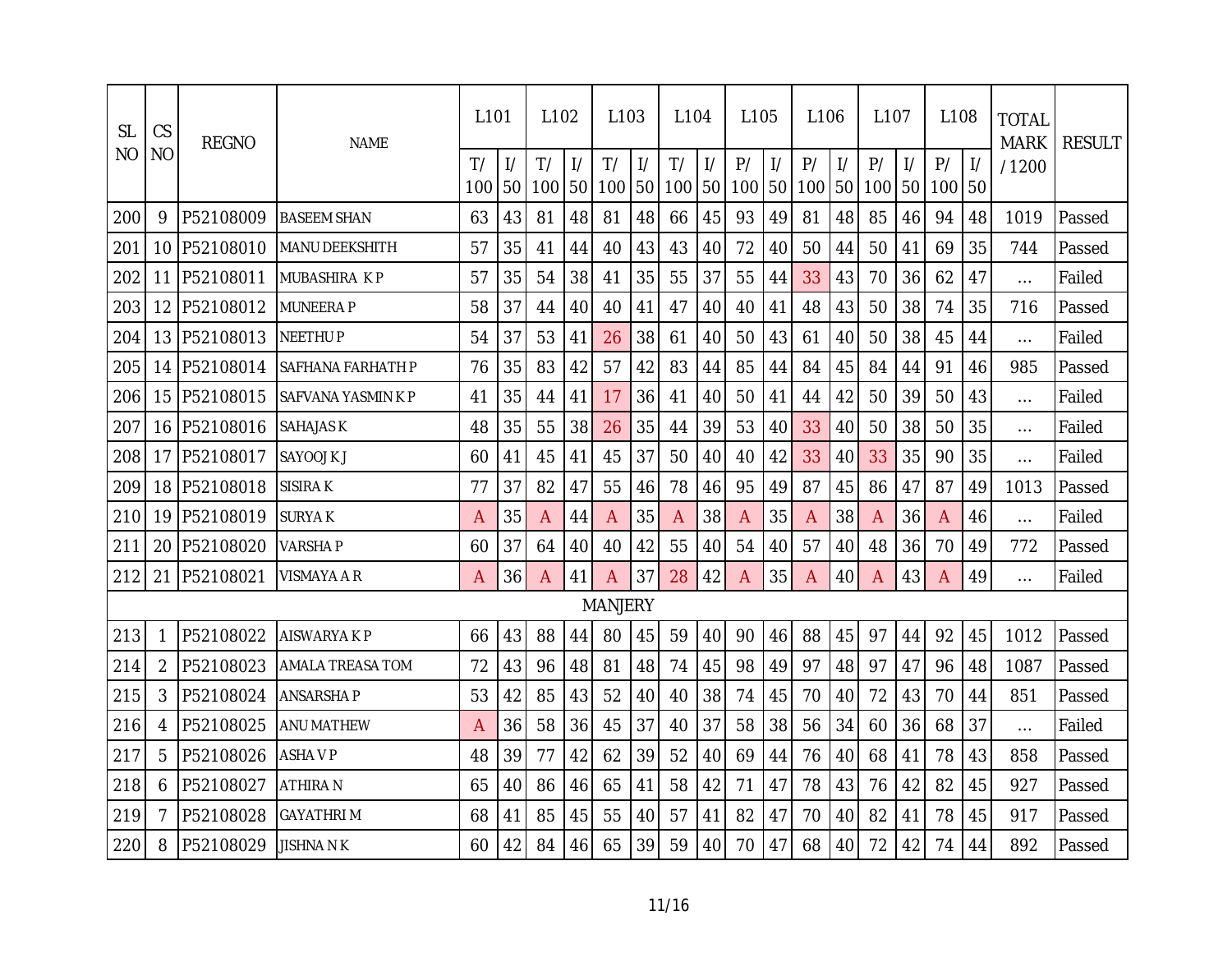| <b>SL</b> | CS             | <b>REGNO</b> | <b>NAME</b>                         | L <sub>101</sub> |    | L <sub>102</sub> |                     | L <sub>103</sub> |                     | L <sub>104</sub> |                     | L <sub>105</sub> |                     | L <sub>106</sub> |                     | L <sub>107</sub> |               | L <sub>108</sub> |    | <b>TOTAL</b><br><b>MARK</b> | <b>RESULT</b> |
|-----------|----------------|--------------|-------------------------------------|------------------|----|------------------|---------------------|------------------|---------------------|------------------|---------------------|------------------|---------------------|------------------|---------------------|------------------|---------------|------------------|----|-----------------------------|---------------|
| NO        | N <sub>O</sub> |              |                                     | T/<br>100        | 50 | T/<br>100        | $\frac{1}{2}$<br>50 | T/<br>100        | $\frac{1}{2}$<br>50 | T/<br>100        | $\frac{1}{2}$<br>50 | P/<br>100        | $\frac{1}{2}$<br>50 | P/<br>100        | $\frac{1}{2}$<br>50 | P/<br>100 50     | $\frac{1}{2}$ | P/<br>100        | 50 | /1200                       |               |
| 221       | 9              | P52108030    | <b>MIDHUNC</b>                      | 53               | 43 | 78               | 43                  | 58               | 39                  | 43               | 40                  | 81               | 45                  | 88               | 39                  | 84               | 40            | 83               | 44 | 901                         | Passed        |
| 222       | 10             | P52108031    | <b>MOHAMMED</b><br><b>THASLIM M</b> | 53               | 41 | 64               | 44                  | 50               | 39                  | 40               | 40                  | 68               | 46                  | 66               | 40                  | 70               | 41            | 71               | 45 | 818                         | Passed        |
| 223       | 11             | P52108032    | <b>MUBASHIRAK</b>                   | 63               | 41 | 84               | 46                  | 52               | 41                  | 71               | 42                  | 83               | 48                  | 84               | 39                  | 84               | 42            | 80               | 47 | 947                         | Passed        |
| 224       | 12             | P52108033    | <b>NEETHU P</b>                     | 53               | 38 | A                | 43                  | A                | 42                  | Α                | 44                  | A                | 45                  | A                | 42                  | A                | 41            | A                | 44 | $\cdots$                    | Failed        |
| 225       | 13             | P52108034    | <b>PRANAV C</b>                     | 54               | 42 | 57               | 44                  | 50               | 46                  | 45               | 43                  | 90               | 46                  | 90               | 46                  | 84               | 44            | 86               | 45 | 912                         | Passed        |
| 226       | 14             | P52108035    | SHAINIMOL K C                       | 40               | 40 | 28               | 42                  | 30               | 41                  | 33               | 39                  | 70               | 44                  | 74               | 41                  | 72               | 41            | 73               | 43 | $\cdots$                    | Failed        |
| 227       | 15             | P52108036    | <b>SHANA T</b>                      | 71               | 44 | 91               | 43                  | 55               | 40                  | 62               | 40                  | 78               | 45                  | 84               | 40                  | 82               | 40            | 80               | 44 | 939                         | Passed        |
| 228       | 16             | P52108037    | <b>SREETHUP</b>                     | 51               | 40 | 88               | 46                  | 56               | 40                  | 57               | 39                  | 76               | 48                  | 80               | 40                  | 76               | 41            | 75               | 43 | 896                         | Passed        |
| 229       | 17             | P52108038    | SRUTHI K                            | 70               | 41 | 88               | 45                  | 56               | 44                  | 73               | 40                  | 80               | 47                  | 78               | 44                  | 76               | 42            | 82               | 44 | 950                         | Passed        |
| 230       | 18             | P52108039    | <b>SUJITHRAP</b>                    | 52               | 42 | 87               | 46                  | 56               | 41                  | 62               | 40                  | 80               | 48                  | 84               | 40                  | 78               | 42            | 80               | 45 | 923                         | Passed        |
|           |                |              |                                     |                  |    |                  |                     | <b>KANNUR</b>    |                     |                  |                     |                  |                     |                  |                     |                  |               |                  |    |                             |               |
| 231       | 1              | P62108001    | AASHNA P.P.                         | 59               | 41 | 51               | 42                  | 40               | 40                  | 40               | 41                  | 75               | 43                  | 60               | 40                  | 89               | 41            | 62               | 42 | 806                         | Passed        |
| 232       | $\overline{2}$ | P62108002    | AJISHA VIJAYAN                      | 41               | 43 | 40               | 44                  | 30               | 42                  | 18               | 43                  | 66               | 45                  | 64               | 48                  | 70               | 47            | 65               | 46 | $\cdots$                    | Failed        |
| 233       | 3              | P62108003    | AKHILA K.                           | 63               | 40 | 40               | 40                  | 52               | 41                  | 43               | 40                  | 66               | 42                  | 61               | 39                  | 65               | 38            | 78               | 40 | 788                         | Passed        |
| 234       | 4              | P62108004    | ANAGHA V.V.                         | 46               | 41 | 29               | 41                  | 9                | 40                  | 30               | 40                  | 60               | 41                  | 60               | 40                  | 63               | 42            | 63               | 41 | $\cdots$                    | Failed        |
| 235       | 5              | P62108005    | ANJITH N.                           | 40               | 40 | 43               | 40                  | 33               | 40                  | 28               | 41                  | 65               | 42                  | 68               | 38                  | 63               | 39            | 70               | 40 | $\cdots$                    | Failed        |
| 236       | 6              | P62108006    | ANJU V.                             | 57               | 44 | 50               | 44                  | 32               | 45                  | 25               | 43                  | 66               | 46                  | 77               | 47                  | 73               | 48            | 78               | 46 | $\cdots$                    | Failed        |
| 237       | 7              | P62108007    | ANUSREE M.                          | A                | 41 | Α                | 44                  | A                | 43                  | A                | 42                  | A                | 45                  | A                | 40                  | Α                | 40            | A                | 42 | $\ldots$                    | Failed        |
| 238       | 8              | P62108008    | ASHIKA P.V.                         | 29               | 42 | 30               | 40                  | 21               | 43                  | 20               | 44                  | 80               | 41                  | 61               | 40                  | 60               | 39            | 64               | 40 | $\cdots$                    | Failed        |
| 239       | 9              | P62108009    | CHANDANA<br>JAYANANDAN              | A                | 40 | A                | 38                  | A                | 39                  | A                | 38                  | A                | 39                  | A                | 37                  | A                | 38            | A                | 38 | $\cdots$                    | Failed        |
| 240       | 10             | P62108010    | MALAVIKA V.V.                       | 57               | 41 | 40               | 42                  | 40               | 40                  | 40               | 42                  | 60               | 42                  | 70               | 40                  | 70               | 41            | 72               | 42 | 779                         | Passed        |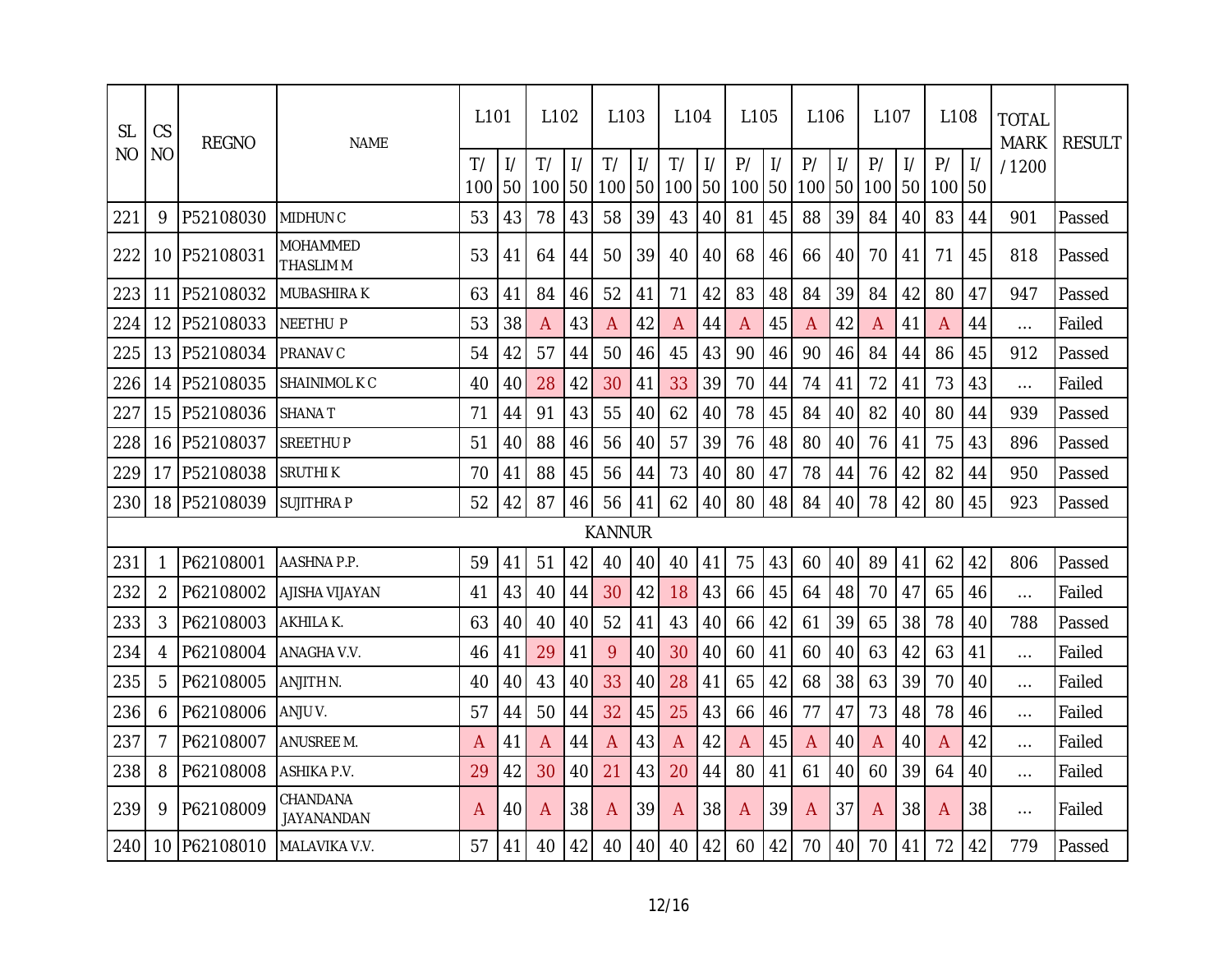| <b>SL</b> | CS             | <b>REGNO</b> | <b>NAME</b>                       | L <sub>101</sub> |                     | L <sub>102</sub> |                     | L <sub>103</sub> |                     | L <sub>104</sub> |                                  | L <sub>105</sub> |                     | L <sub>106</sub> |                     | L <sub>107</sub> |               | L <sub>108</sub> |                     | <b>TOTAL</b><br><b>MARK</b> | <b>RESULT</b> |
|-----------|----------------|--------------|-----------------------------------|------------------|---------------------|------------------|---------------------|------------------|---------------------|------------------|----------------------------------|------------------|---------------------|------------------|---------------------|------------------|---------------|------------------|---------------------|-----------------------------|---------------|
| <b>NO</b> | N <sub>O</sub> |              |                                   | T/<br>100        | $\frac{1}{2}$<br>50 | T/<br>100        | $\frac{1}{2}$<br>50 | T/<br>100        | $\frac{1}{2}$<br>50 | T/<br>100        | $\frac{1}{2}$<br>50 <sup>1</sup> | P/<br>100        | $\frac{1}{2}$<br>50 | P/<br>100        | $\frac{1}{2}$<br>50 | P/<br>100 50     | $\frac{1}{2}$ | P/<br>100        | $\frac{1}{2}$<br>50 | /1200                       |               |
| 241       | 11             | P62108011    | NITHIN N.K.                       | 57               | 40                  | 52               | 43                  | 43               | 37                  | 64               | 38                               | A                | 44                  | A                | 38                  | A                | 37            | A                | 37                  | $\cdots$                    | Failed        |
| 242       | 12             | P62108012    | PRIYA T.                          | 43               | 40                  | 46               | 42                  | 41               | 41                  | 27               | 41                               | 65               | 43                  | 73               | 40                  | 66               | 41            | 78               | 40                  | $\cdots$                    | Failed        |
| 243       | 13             | P62108013    | RAMISHA RAMESHAN                  | 52               | 41                  | 48               | 43                  | 56               | 42                  | 45               | 43                               | 60               | 43                  | 63               | 42                  | 63               | 43            | 79               | 44                  | 807                         | Passed        |
| 244       | 14             | P62108014    | RANJINA RAJEEVAN                  | 44               | 42                  | 41               | 42                  | 43               | 43                  | 40               | 43                               | 73               | 44                  | 67               | 43                  | 63               | 44            | 80               | 44                  | 796                         | Passed        |
| 245       | 15             | P62108015    | SIDHARTH P.                       | 48               | 40                  | 53               | 39                  | 45               | 41                  | 23               | 39                               | 68               | 40                  | 73               | 38                  | 62               | 39            | 74               | 40                  | $\cdots$                    | Failed        |
| 246       | 16             | P62108016    | SOORYA C.                         | A                | 40                  | A                | 41                  | A                | 39                  | А                | 40                               | Α                | 43                  | A                | 39                  | Α                | 38            | A                | 40                  | $\cdots$                    | Failed        |
| 247       | 17             | P62108017    | <b>VIDYA VINOD K</b>              | 70               | 40                  | 54               | 41                  | 60               | 39                  | 59               | 39                               | 65               | 41                  | 65               | 38                  | 62               | 40            | 72               | 40                  | 825                         | Passed        |
|           | KANHANGAD      |              |                                   |                  |                     |                  |                     |                  |                     |                  |                                  |                  |                     |                  |                     |                  |               |                  |                     |                             |               |
| 248       | 1              | P62108018    | <b>AMRUTHA P</b>                  | 81               | 47                  | 83               | 46                  | 67               | 47                  | 87               | 46                               | 82               | 47                  | 86               | 47                  | 83               | 46            | 88               | 48                  | 1031                        | Passed        |
| 249       | $\overline{2}$ | P62108019    | ARYA K V                          | 77               | 46                  | 72               | 47                  | 58               | 46                  | 70               | 45                               | 78               | 46                  | 72               | 46                  | 75               | 46            | 77               | 46                  | 947                         | Passed        |
| 250       | 3              | P62108020    | ASWIN V V                         | 69               | 45                  | 68               | 46                  | 46               | 46                  | 67               | 45                               | 82               | 46                  | 82               | 46                  | 63               | 46            | 60               | 47                  | 904                         | Passed        |
| 251       | 4              | P62108021    | ATHIRA M K                        | 78               | 47                  | 92               | 46                  | 74               | 46                  | 87               | 46                               | 87               | 46                  | 84               | 46                  | 81               | 46            | 90               | 46                  | 1042                        | Passed        |
| 252       | 5              | P62108022    | LEENAMOL M J                      | 67               | 44                  | 87               | 44                  | 62               | 45                  | 81               | 44                               | 69               | 45                  | 55               | 45                  | 69               | 45            | 58               | 45                  | 905                         | Passed        |
| 253       | 6              | P62108023    | <b>MANISHA K</b>                  | 61               | 45                  | 70               | 46                  | 50               | 46                  | 68               | 46                               | 79               | 46                  | 60               | 46                  | 73               | 46            | 60               | 47                  | 889                         | Passed        |
| 254       | 7              | P62108024    | PRAMEELA K                        | 62               | 46                  | 59               | 46                  | 46               | 47                  | 52               | 46                               | 75               | 47                  | 60               | 47                  | 65               | 45            | 65               | 47                  | 855                         | Passed        |
| 255       | 8              | P62108025    | RAJANI K                          | A                | 44                  | Α                | 43                  | A                | 43                  | Α                | 43                               | A                | 42                  | A                | 43                  | Α                | 43            | Α                | 43                  | $\cdots$                    | Failed        |
| 256       | 9              | P62108026    | RASNA.M                           | 64               | 45                  | 65               | 44                  | 48               | 44                  | 55               | 45                               | 78               | 44                  | 74               | 45                  | 75               | 45            | 65               | 45                  | 881                         | Passed        |
| 257       | 10             | P62108027    | SHARANYA<br><b>BALAKRISHNAN V</b> | 72               | 46                  | 73               | 45                  | 53               | 45                  | 53               | 45                               | 63               | 46                  | 60               | 46                  | 73               | 45            | 75               | 46                  | 886                         | Passed        |
| 258       | 11             | P62108028    | SONA PAVITHRAN M                  | 75               | 45                  | 78               | 46                  | 77               | 45                  | 72               | 45                               | 88               | 46                  | 81               | 46                  | 79               | 45            | 90               | 46                  | 1004                        | Passed        |
| 259       | 12             | P62108029    | SREEKUTTY P V                     | 62               | 46                  | 82               | 47                  | 49               | 47                  | 56               | 46                               | 65               | 47                  | 78               | 46                  | 73               | 46            | 85               | 46                  | 921                         | Passed        |
| 260       | 13             | P62108030    | <b>SRUTHIP</b>                    | 54               | 44                  | 54               | 45                  | 40               | 44                  | 67               | 45                               | 65               | 44                  | 53               | 45                  | 69               | 44            | 70               | 45                  | 828                         | Passed        |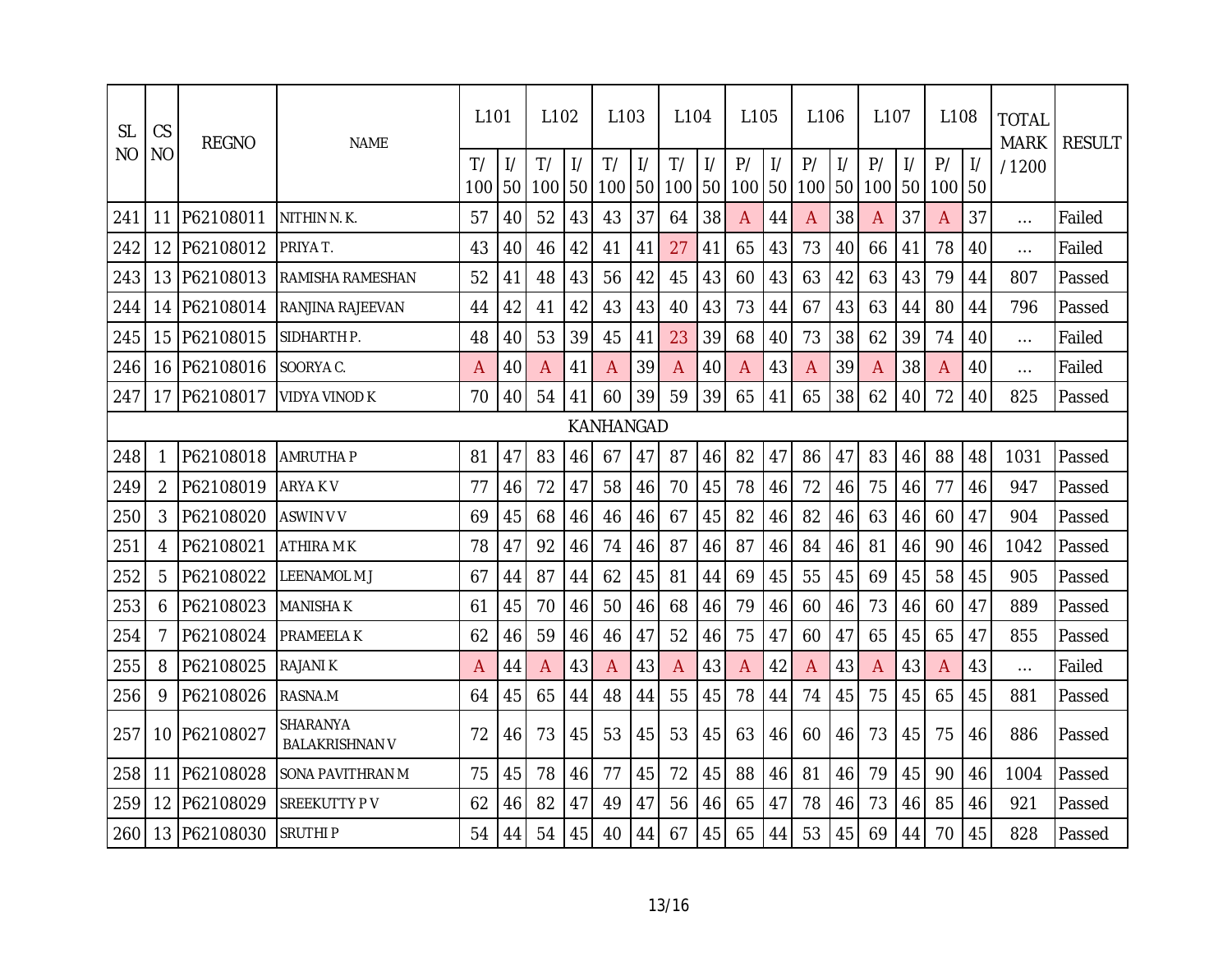| <b>SL</b>       | CS             | <b>REGNO</b> | <b>NAME</b>                             | L <sub>101</sub> |                     | L <sub>102</sub> |                     | L <sub>103</sub>     |                     | L <sub>104</sub> |                     | L105      |                     | l 106     |                     | L <sub>107</sub> |               | L108      |                     | <b>TOTAL</b><br><b>MARK</b> | <b>RESULT</b> |
|-----------------|----------------|--------------|-----------------------------------------|------------------|---------------------|------------------|---------------------|----------------------|---------------------|------------------|---------------------|-----------|---------------------|-----------|---------------------|------------------|---------------|-----------|---------------------|-----------------------------|---------------|
| <b>NO</b>       | <b>NO</b>      |              |                                         | T/<br>100        | $\frac{1}{2}$<br>50 | T/<br>100        | $\frac{1}{2}$<br>50 | T/<br>100            | $\frac{1}{2}$<br>50 | T/<br>100        | $\frac{1}{2}$<br>50 | P/<br>100 | $\frac{1}{2}$<br>50 | P/<br>100 | $\frac{1}{2}$<br>50 | P/<br>100 50     | $\frac{1}{2}$ | P/<br>100 | $\frac{1}{2}$<br>50 | /1200                       |               |
| 261             | 14             | P62108031    | <b>VIJITHAK</b>                         | 54               | 44                  | 53               | 44                  | 40                   | 45                  | 53               | 44                  | 50        | 44                  | 55        | 45                  | 69               | 45            | 58        | 46                  | 789                         | Passed        |
| 262             |                | 15 P62108032 | YEDHU KRISHNAN                          | A                | 43                  | A                | 42                  | A                    | 42                  | A                | 42                  | A         | 42                  | A         | 41                  | A                | 41            | A         | 43                  | $\cdots$                    | Failed        |
| <b>KASARGOD</b> |                |              |                                         |                  |                     |                  |                     |                      |                     |                  |                     |           |                     |           |                     |                  |               |           |                     |                             |               |
| 263             | 1              | P62108033    | ANJU M                                  | 72               | 42                  | 68               | 42                  | 71                   | 44                  | 69               | 42                  | 86        | 42                  | 85        | 42                  | 84               | 42            | 88        | 43                  | 962                         | Passed        |
| 264             | $\overline{2}$ | P62108034    | ANUSHA A                                | 66               | 43                  | 60               | 43                  | 73                   | 43                  | 66               | 44                  | 78        | 44                  | 83        | 44                  | 84               | 43            | 87        | 44                  | 945                         | Passed        |
| 265             | 3              | P62108035    | <b>APARNA</b><br><b>BALAKRISHNAN PV</b> | 65               | 44                  | 54               | 44                  | 78                   | 44                  | 68               | 44                  | 87        | 44                  | 87        | 44                  | 86               | 43            | 89        | 44                  | 965                         | Passed        |
| 266             | 4              | P62108036    | DEEKSHITHA D                            | 55               | 44                  | 50               | 43                  | 59                   | 44                  | 69               | 44                  | 86        | 43                  | 85        | 44                  | 85               | 44            | 89        | 44                  | 928                         | Passed        |
| 267             | 5              | P62108037    | DIVIN KUMAR J                           | 63               | 41                  | 73               | 40                  | 80                   | 43                  | 75               | 42                  | 61        | 40                  | 62        | 40                  | 61               | 40            | 70        | 40                  | 871                         | Passed        |
| 268             | 6              | P62108038    | DIVYA M V                               | 49               | 44                  | 64               | 43                  | 87                   | 44                  | 60               | 44                  | 86        | 44                  | 70        | 43                  | 75               | 44            | 88        | 44                  | 929                         | Passed        |
| 269             | 7              | P62108039    | <b>KIRAN B</b>                          | A                | 41                  | 73               | 42                  | 79                   | 44                  | A                | 43                  | 77        | 42                  | 76        | 42                  | 75               | 42            | 87        | 43                  | $\cdots$                    | Failed        |
| 270             | 8              | P62108040    | LALISHMA L                              | 59               | 43                  | 81               | 42                  | 73                   | 42                  | 70               | 42                  | 68        | 42                  | 67        | 41                  | 70               | 42            | 83        | 43                  | 908                         | Passed        |
| 271             | 9              | P62108041    | NAVEENA B                               | 58               | 44                  | 64               | 43                  | 78                   | 44                  | 61               | 44                  | 62        | 43                  | 62        | 44                  | 61               | 43            | 86        | 44                  | 881                         | Passed        |
| 272             | 10             | P62108042    | <b>NEHA DEVI</b>                        | 46               | 41                  | 78               | 42                  | 81                   | 42                  | 68               | 41                  | 75        | 42                  | 72        | 42                  | 72               | 41            | 83        | 43                  | 909                         | Passed        |
| 273             | 11             | P62108043    | NETHRAVATHI P                           | 51               | 43                  | 64               | 43                  | A                    | 44                  | 60               | 43                  | 71        | 43                  | 70        | 43                  | 71               | 42            | 87        | 43                  | $\cdots$                    | Failed        |
| 274             | 12             | P62108044    | SHARATH KIRAN T                         | 82               | 45                  | 82               | 45                  | 76                   | 45                  | 84               | 45                  | 90        | 45                  | 92        | 44                  | 93               | 45            | 89        | 44                  | 1046                        | Passed        |
| 275             | 13             | P62108045    | SHYAMALA T                              | 77               | 42                  | 81               | 42                  | 86                   | 42                  | 79               | 42                  | 64        | 40                  | 63        | 40                  | 63               | 41            | 75        | 40                  | 917                         | Passed        |
| 276             | 14             | P62108046    | SREEKUTTAN R                            | A                | 41                  | A                | 42                  | $\mathsf{A}$         | 41                  | A                | 40                  | A         | 40                  | A         | 40                  | Α                | 40            | A         | 40                  | $\cdots$                    | Failed        |
| 277             | 15             | P62108047    | <b>SUJESHA</b>                          | 64               | 44                  | 64               | 44                  | 88                   | 45                  | 72               | 44                  | 89        | 44                  | 88        | 44                  | 87               | 45            | 89        | 44                  | 995                         | Passed        |
| 278             | 16             | P62108048    | SUSHMITHA SV                            | 43               | 44                  | 41               | 43                  | 61                   | 43                  | 47               | 43                  | 86        | 43                  | 86        | 44                  | 83               | 43            | 89        | 44                  | 883                         | Passed        |
| 279             | 17             | P62108049    | <b>VISHNU GIRISH</b>                    | 71               | 43                  | 78               | 42                  | 79                   | 42                  | 74               | 43                  | 87        | 43                  | 86        | 43                  | 85               | 43            | 88        | 43                  | 990                         | Passed        |
|                 |                |              |                                         |                  |                     |                  |                     | <b>KOOTHUPARAMBA</b> |                     |                  |                     |           |                     |           |                     |                  |               |           |                     |                             |               |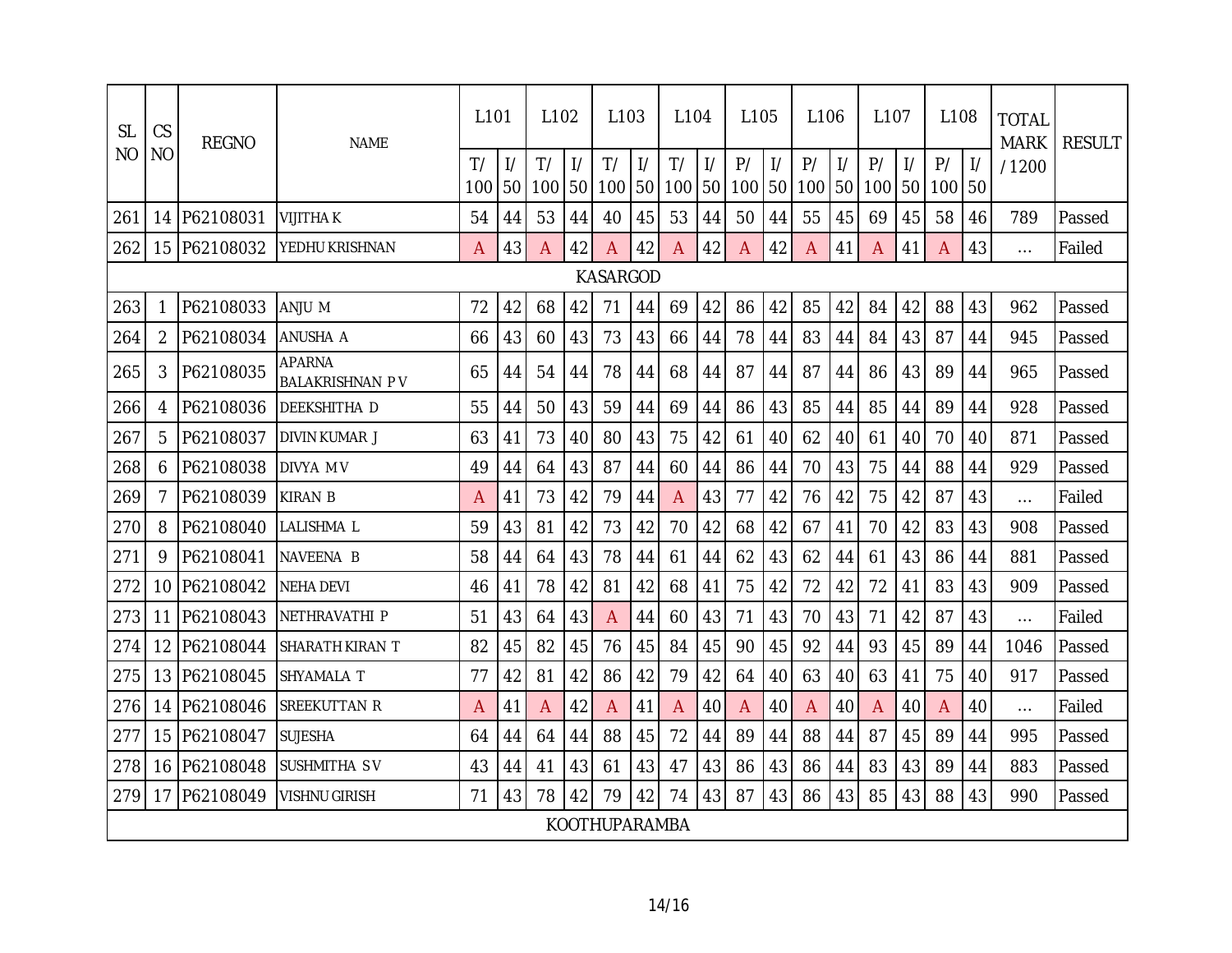| <b>SL</b> | CS<br><b>NO</b> | <b>REGNO</b> | <b>NAME</b>                | L <sub>101</sub> |    | L <sub>102</sub> |                     | L <sub>103</sub> |                     | L <sub>104</sub> |                     | L <sub>105</sub> |                     | L <sub>106</sub> |                     | L <sub>107</sub> |                     | L <sub>108</sub> |                     | <b>TOTAL</b><br><b>MARK</b> | <b>RESULT</b> |
|-----------|-----------------|--------------|----------------------------|------------------|----|------------------|---------------------|------------------|---------------------|------------------|---------------------|------------------|---------------------|------------------|---------------------|------------------|---------------------|------------------|---------------------|-----------------------------|---------------|
| NO        |                 |              |                            | T/<br>100        | 50 | T/<br>100        | $\frac{1}{2}$<br>50 | T/<br>100        | $\frac{1}{2}$<br>50 | T/<br>100        | $\frac{1}{2}$<br>50 | P/<br>100        | $\frac{1}{2}$<br>50 | P/<br>100        | $\frac{1}{2}$<br>50 | P/<br>100        | $\frac{1}{2}$<br>50 | P/<br>100        | $\mathcal{V}$<br>50 | /1200                       |               |
| 280       | 1               | P62108050    | AKSHAYA BABU M             | 40               | 41 | 28               | 40                  | 13               | 40                  | 12               | 40                  | 69               | 42                  | 61               | 41                  | 63               | 40                  | 64               | 42                  | $\cdots$                    | Failed        |
| 281       | $\overline{2}$  | P62108051    | AMRUTHA K P                | 47               | 41 | 40               | 40                  | 12               | 40                  | 28               | 39                  | 62               | 40                  | 63               | 41                  | 65               | 39                  | 80               | 42                  | $\cdots$                    | Failed        |
| 282       | 3               | P62108052    | ANUPRIYA P                 | 65               | 42 | 45               | 42                  | 40               | 41                  | 51               | 40                  | 64               | 42                  | 65               | 42                  | 71               | 42                  | 74               | 43                  | 809                         | Passed        |
| 283       | 4               | P62108053    | ARUNIMA<br>SREEDHAR N      | 29               | 43 | 40               | 42                  | 22               | 41                  | 22               | 40                  | 62               | 42                  | 64               | 42                  | 69               | 41                  | 69               | 43                  | $\cdots$                    | Failed        |
| 284       | 5               | P62108054    | ASWATHI RAMESHAN           | 22               | 40 | A                | 40                  | $\mathbf{1}$     | 39                  | 6                | 38                  | A                | 39                  | A                | 40                  | Α                | 39                  | A                | 41                  | $\cdots$                    | Failed        |
| 285       | 6               | P62108055    | ATHIRA N                   | 59               | 43 | 58               | 41                  | 41               | 40                  | 52               | 40                  | 64               | 41                  | 65               | 42                  | 69               | 40                  | 85               | 43                  | 823                         | Passed        |
| 286       | 7               | P62108056    | DEENA P R                  | 28               | 40 | Α                | 39                  | 9                | 39                  | 12               | 38                  | A                | 39                  | A                | 40                  | Α                | 39                  | A                | 41                  | $\cdots$                    | Failed        |
| 287       | 8               | P62108057    | JINCY K                    | 51               | 42 | 40               | 41                  | 15               | 40                  | 28               | 39                  | 65               | 40                  | 67               | 42                  | 67               | 40                  | 81               | 42                  | $\cdots$                    | Failed        |
| 288       | 9               | P62108058    | JINTU M                    | A                | 40 | Α                | 39                  | A                | 39                  | A                | 39                  | A                | 40                  | A                | 40                  | Α                | 39                  | A                | 40                  | $\cdots$                    | Failed        |
| 289       | 10 <sup>°</sup> | P62108059    | <b>MEGHA</b><br>MUKUNDAN V | 67               | 45 | 56               | 44                  | 58               | 43                  | 74               | 43                  | 72               | 44                  | 86               | 44                  | 81               | 44                  | 85               | 45                  | 931                         | Passed        |
| 290       | 11              | P62108060    | RADHISH O                  | 49               | 44 | 51               | 44                  | 41               | 44                  | 54               | 43                  | 88               | 44                  | 79               | 43                  | 81               | 44                  | 70               | 45                  | 864                         | Passed        |
| 291       | 12              | P62108061    | RAKHIL K                   | 14               | 42 | A                | 40                  | A                | 39                  | A                | 39                  | A                | 40                  | A                | 39                  | Α                | 39                  | A                | 41                  | $\cdots$                    | Failed        |
| 292       | 13              | P62108062    | SWETHA KARYATTAN           | 51               | 44 | 47               | 43                  | 40               | 42                  | 40               | 42                  | 72               | 43                  | 79               | 42                  | 86               | 42                  | 81               | 43                  | 837                         | Passed        |
| 293       | 14              | P62108063    | VIGNA T M                  | 44               | 42 | 41               | 40                  | 31               | 40                  | 30               | 39                  | 69               | 40                  | 68               | 40                  | 69               | 39                  | 77               | 42                  | $\cdots$                    | Failed        |
| 294       | 15              | P62108064    | VIJAYANAND M M             | 64               | 44 | 45               | 44                  | 40               | 43                  | 46               | 42                  | 81               | 43                  | 77               | 43                  | 79               | 43                  | 80               | 45                  | 859                         | Passed        |
| 295       |                 | 16 P62108065 | VISMAYA B V                | 54               | 43 | 40               | 41                  | 20               | 40                  | 33               | 39                  | 66               | 40                  | 61               | 41                  | 69               | 39                  | 77               | 42                  | $\ldots$                    | Failed        |
|           |                 |              |                            |                  |    |                  |                     | <b>PAYYANNUR</b> |                     |                  |                     |                  |                     |                  |                     |                  |                     |                  |                     |                             |               |
| 296       | 1               | P62108066    | <b>AMRUTHAK</b>            | 46               | 42 | 41               | 41                  | 52               | 41                  | 40               | 42                  | 40               | 40                  | 68               | 41                  | 40               | 42                  | 75               | 42                  | 733                         | Passed        |
| 297       | $\overline{2}$  | P62108067    | ANAGHA JISHITH P           | 17               | 42 | 48               | 42                  | 19               | 41                  | 28               | 42                  | 75               | 43                  | 75               | 42                  | 68               | 43                  | 80               | 44                  | $\cdots$                    | Failed        |
| 298       | 3               | P62108068    | <b>ANISREE E</b>           | 44               | 43 | 50               | 43                  | 40               | 42                  | 45               | 43                  | 78               | 44                  | 79               | 43                  | 75               | 44                  | 80               | 45                  | 838                         | Passed        |